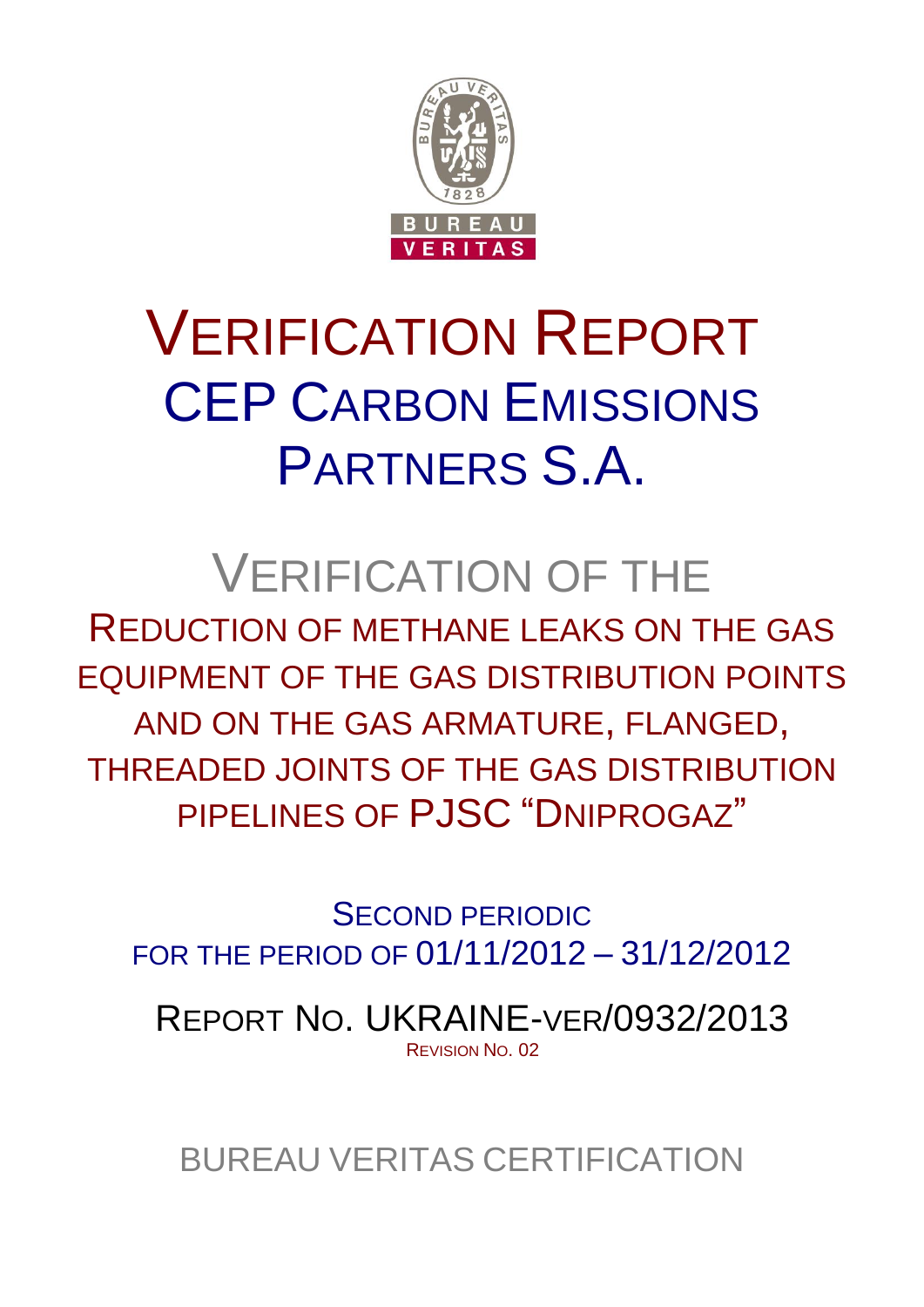**BUREAU VERITAS CERTIFICATION** 

Report No: UKRAINE-ver/0932/2013

Organizational unit:



**VERIFICATION REPORT** 

Date of first issue:

|                                                                                                                                                                                                                                                                                                                                                                                                                                                                                                                                                                                                                                | 21/03/2013                                                                                                                                                                                                                                                                                                                                                                                                                                                                                                                                                                                                                                                                                                                                                                                                                                   | <b>Bureau Veritas Certification</b><br><b>Holding SAS</b> |                                                          |                                             |
|--------------------------------------------------------------------------------------------------------------------------------------------------------------------------------------------------------------------------------------------------------------------------------------------------------------------------------------------------------------------------------------------------------------------------------------------------------------------------------------------------------------------------------------------------------------------------------------------------------------------------------|----------------------------------------------------------------------------------------------------------------------------------------------------------------------------------------------------------------------------------------------------------------------------------------------------------------------------------------------------------------------------------------------------------------------------------------------------------------------------------------------------------------------------------------------------------------------------------------------------------------------------------------------------------------------------------------------------------------------------------------------------------------------------------------------------------------------------------------------|-----------------------------------------------------------|----------------------------------------------------------|---------------------------------------------|
|                                                                                                                                                                                                                                                                                                                                                                                                                                                                                                                                                                                                                                | Client:<br>CEP Carbon Emissions Partners S.A.                                                                                                                                                                                                                                                                                                                                                                                                                                                                                                                                                                                                                                                                                                                                                                                                | Client ref.:<br><b>Fabian Knodel</b>                      |                                                          |                                             |
|                                                                                                                                                                                                                                                                                                                                                                                                                                                                                                                                                                                                                                | Summary:<br>Bureau Veritas Certification has made the 2nd periodic verification for the period of 01/11/2012 - 31/12/2012of<br>the "Reduction of methane leaks on the gas equipment of the gas distribution points and on the gas armature,<br>flanged, threaded joints of the gas distribution pipelines of PJSC "Dniprogaz" project of CEP Carbon Emissions<br>Partners S.A. located in Dnipropetrovsk region, Ukraine, and applying JI specific approach, on the basis of<br>UNFCCC criteria for the JI, as well as criteria given to provide for consistent project operations, monitoring and<br>reporting. UNFCCC criteria (but for the crediting period) refer to Article 6 of the Kyoto Protocol, the JI rules and<br>modalities and the subsequent decisions by the JI Supervisory Committee, as well as the host country criteria. |                                                           |                                                          |                                             |
|                                                                                                                                                                                                                                                                                                                                                                                                                                                                                                                                                                                                                                | The verification scope is defined as a periodic independent review and ex post determination by the Accredited<br>Entity of the monitored reductions in GHG emissions during defined verification period, and consisted of the<br>following three phases: i) desk review of the monitoring report against project design and the baseline and<br>monitoring plan; ii) follow-up interviews with project stakeholders; iii) resolution of outstanding issues and the<br>issuance of the final verification report and opinion. The overall verification, from Contract Review to<br>Verification Report & Opinion, was conducted using Bureau Veritas Certification internal procedures.                                                                                                                                                      |                                                           |                                                          |                                             |
|                                                                                                                                                                                                                                                                                                                                                                                                                                                                                                                                                                                                                                | The first output of the verification process is a list of Clarification, Corrective Actions Requests, Forward<br>Actions Requests (CR, CAR and FAR), presented in Appendix A.                                                                                                                                                                                                                                                                                                                                                                                                                                                                                                                                                                                                                                                                |                                                           |                                                          |                                             |
| In summary, Bureau Veritas Certification confirms that the project is implemented as planned and described in<br>approved project design documents. Installed equipment being essential for generating emission reduction<br>runs reliably and is calibrated appropriately. The monitoring system is in place and the project is generating<br>GHG emission reductions. The GHG emission reduction is calculated accurately and without material errors,<br>omissions, or misstatements, and the ERUs issued totalize 113 717 tonnes of CO <sub>2</sub> equivalent for the<br>monitoring period from 01/11/2012 to 31/12/2012. |                                                                                                                                                                                                                                                                                                                                                                                                                                                                                                                                                                                                                                                                                                                                                                                                                                              |                                                           |                                                          |                                             |
|                                                                                                                                                                                                                                                                                                                                                                                                                                                                                                                                                                                                                                | Our opinion relates to the project's GHG emissions and resulting GHG emission reductions reported and<br>related to the approved project baseline and monitoring, and its associated documents.                                                                                                                                                                                                                                                                                                                                                                                                                                                                                                                                                                                                                                              |                                                           |                                                          |                                             |
|                                                                                                                                                                                                                                                                                                                                                                                                                                                                                                                                                                                                                                | Report No.:<br>Subject Group:<br>UKRAINE-ver/0932/2013<br>JI                                                                                                                                                                                                                                                                                                                                                                                                                                                                                                                                                                                                                                                                                                                                                                                 |                                                           |                                                          |                                             |
|                                                                                                                                                                                                                                                                                                                                                                                                                                                                                                                                                                                                                                | Project title:<br>"Reduction of methane leaks on the gas equipment<br>of the gas distribution points and on the gas<br>armature, flanged, threaded joints of the gas<br>distribution pipelines of PJSC "Dniprogaz"                                                                                                                                                                                                                                                                                                                                                                                                                                                                                                                                                                                                                           |                                                           |                                                          |                                             |
|                                                                                                                                                                                                                                                                                                                                                                                                                                                                                                                                                                                                                                | Work carried out by:<br>Oleg Skoblyk - Team Leader, Climate Change Lead<br>Verifier                                                                                                                                                                                                                                                                                                                                                                                                                                                                                                                                                                                                                                                                                                                                                          |                                                           |                                                          |                                             |
|                                                                                                                                                                                                                                                                                                                                                                                                                                                                                                                                                                                                                                | Viacheslav Yeriomin - Team Member, Climate<br><b>Change Verifier</b><br>Work reviewed by:                                                                                                                                                                                                                                                                                                                                                                                                                                                                                                                                                                                                                                                                                                                                                    |                                                           |                                                          |                                             |
|                                                                                                                                                                                                                                                                                                                                                                                                                                                                                                                                                                                                                                | Ivan Sokolov - Internal Technical Reviewer<br>Oleksandr Kuzmenko - Technical Specialistikas                                                                                                                                                                                                                                                                                                                                                                                                                                                                                                                                                                                                                                                                                                                                                  | $\boxtimes$<br>$\mathbb{R}$                               | <b>ficationClient</b> or responsible organizational unit | No distribution without permission from the |
|                                                                                                                                                                                                                                                                                                                                                                                                                                                                                                                                                                                                                                | Work approved by:<br>Ivan Sokolov - Climate Change Operational<br>Manager                                                                                                                                                                                                                                                                                                                                                                                                                                                                                                                                                                                                                                                                                                                                                                    | Holdina                                                   | Limited distribution                                     |                                             |
|                                                                                                                                                                                                                                                                                                                                                                                                                                                                                                                                                                                                                                | Date of this revision:<br>Number of pages:<br>Rev. No.:<br>27<br>12/08/2013<br>02                                                                                                                                                                                                                                                                                                                                                                                                                                                                                                                                                                                                                                                                                                                                                            |                                                           | Unrestricted distribution                                |                                             |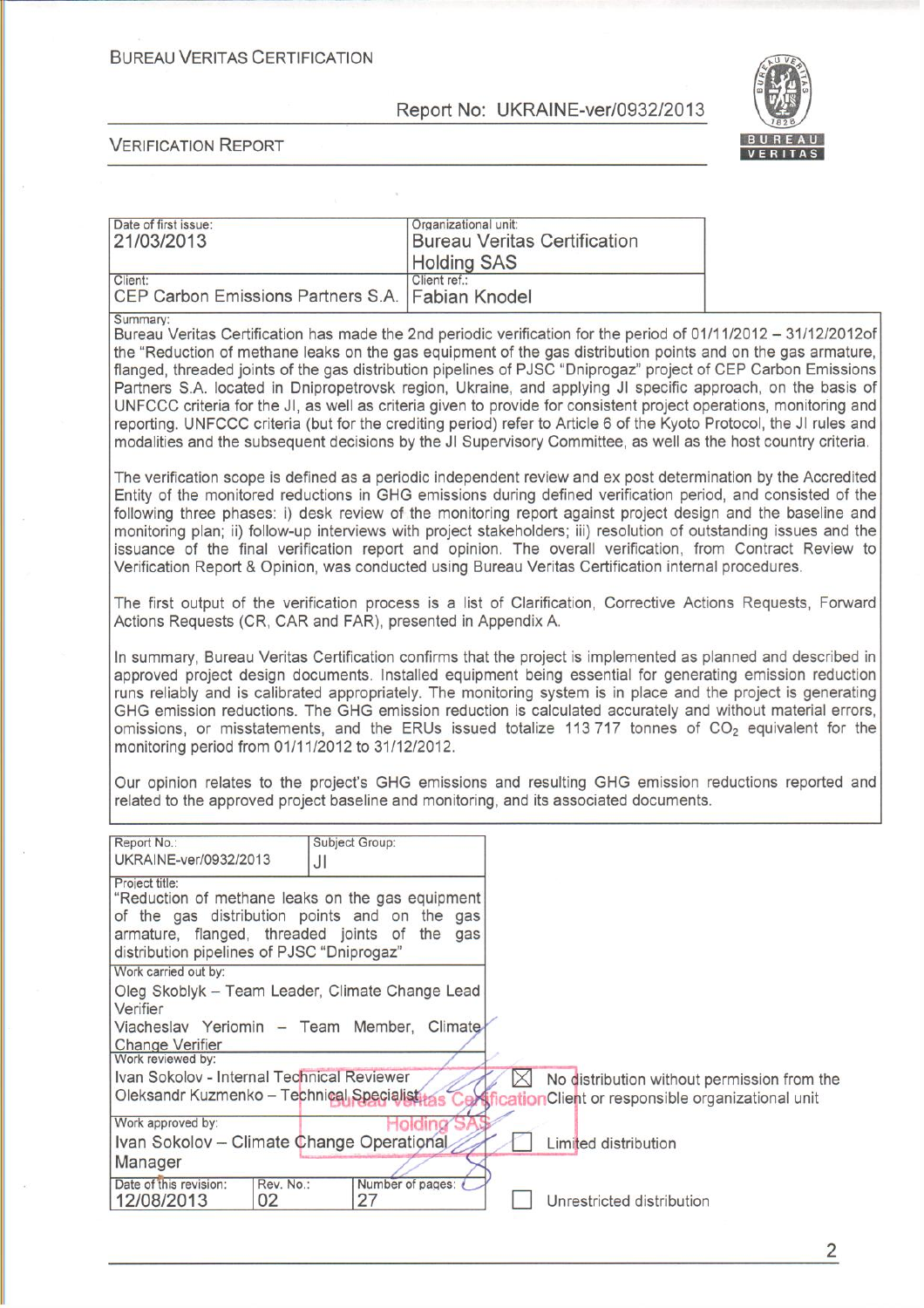VERIFICATION REPORT

| 1              |                                                                     | .4             |
|----------------|---------------------------------------------------------------------|----------------|
| 1.1            | Objective                                                           | 4              |
| 1.2            | Scope                                                               | 4              |
| 1.3            | <b>Verification Team</b>                                            | 4              |
| $\overline{2}$ |                                                                     | .5             |
| 2.1            | <b>Review of Documents</b>                                          | 5              |
| 2.2            | Follow-up Interviews                                                | 6              |
| 2.3            | Resolution of Clarification, Corrective and Forward Action Requests | 6              |
| 3              |                                                                     | $\overline{7}$ |
| 3.1            | Remaining issues and FARs from previous verifications               | $\overline{7}$ |
| 3.2            | Project approval by Parties involved (90-91)                        | $\overline{7}$ |
| 3.3            | Project implementation (92-93)                                      | 7              |
| 3.4            | Compliance of the monitoring plan with the monitoring methodology   |                |
|                | $(94-98)$                                                           | 10             |
| 3.5            | Revision of monitoring plan (99-100)                                | 11             |
| 3.6            | Data management (101)                                               | 11             |
| 3.7            | Verification regarding programmes of activities (102-110)           | 12             |
| 4              |                                                                     |                |
| 5              |                                                                     |                |
|                | APPENDIX A: COMPANY PROJECT VERIFICATION PROTOCOL  19               |                |

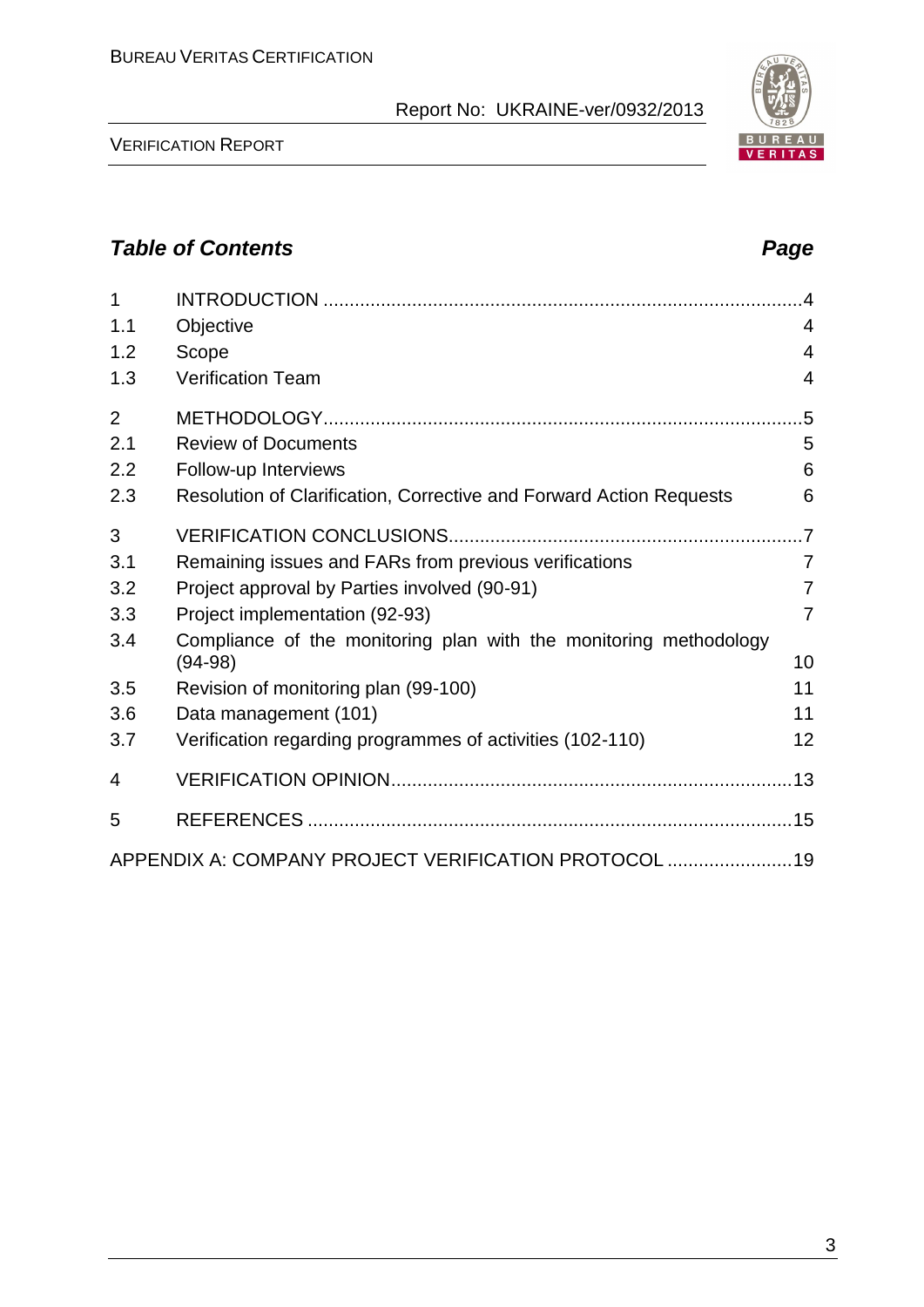

VERIFICATION REPORT

### **1 INTRODUCTION**

CEP Carbon Emissions Partners S.A. has commissioned Bureau Veritas Certification to verify the emissions reductions of its JI project "Reduction of methane leaks on the gas equipment of the gas distribution points and on the gas armature, flanged, threaded joints of the gas distribution pipelines of PJSC "Dniprogaz" (hereafter called "the project") located in Dnipropetrovsk region, Ukraine.

This report summarizes the findings of the verification of the project, performed on the basis of UNFCCC criteria, as well as criteria given to provide for consistent project operations, monitoring and reporting.

The verification covers the period November 1, 2012 to December 31, 2012.

#### **1.1 Objective**

Verification is the periodic independent review and ex post determination by the Accredited Independent Entity of the monitored reductions in GHG emissions during defined verification period.

The objective of verification can be divided in Initial Verification and Periodic Verification.

UNFCCC criteria refer to Article 6 of the Kyoto Protocol, the JI rules and modalities and the subsequent decisions by the JI Supervisory Committee, as well as the host country criteria.

#### **1.2 Scope**

The verification scope is defined as an independent and objective review of the project design document, the project's baseline study, monitoring plan and monitoring report, and other relevant documents. The information in these documents is reviewed against Kyoto Protocol requirements, UNFCCC rules and associated interpretations.

The verification is not meant to provide any consulting towards the Client. However, stated requests for clarifications, corrective and/or forward actions may provide input for improvement of the project monitoring towards reductions in the GHG emissions.

#### **1.3 Verification Team**

The verification team consists of the following personnel:

Oleg Skoblyk

Bureau Veritas Certification Team Leader, Climate Change Lead Verifier

Viacheslav Yeriomin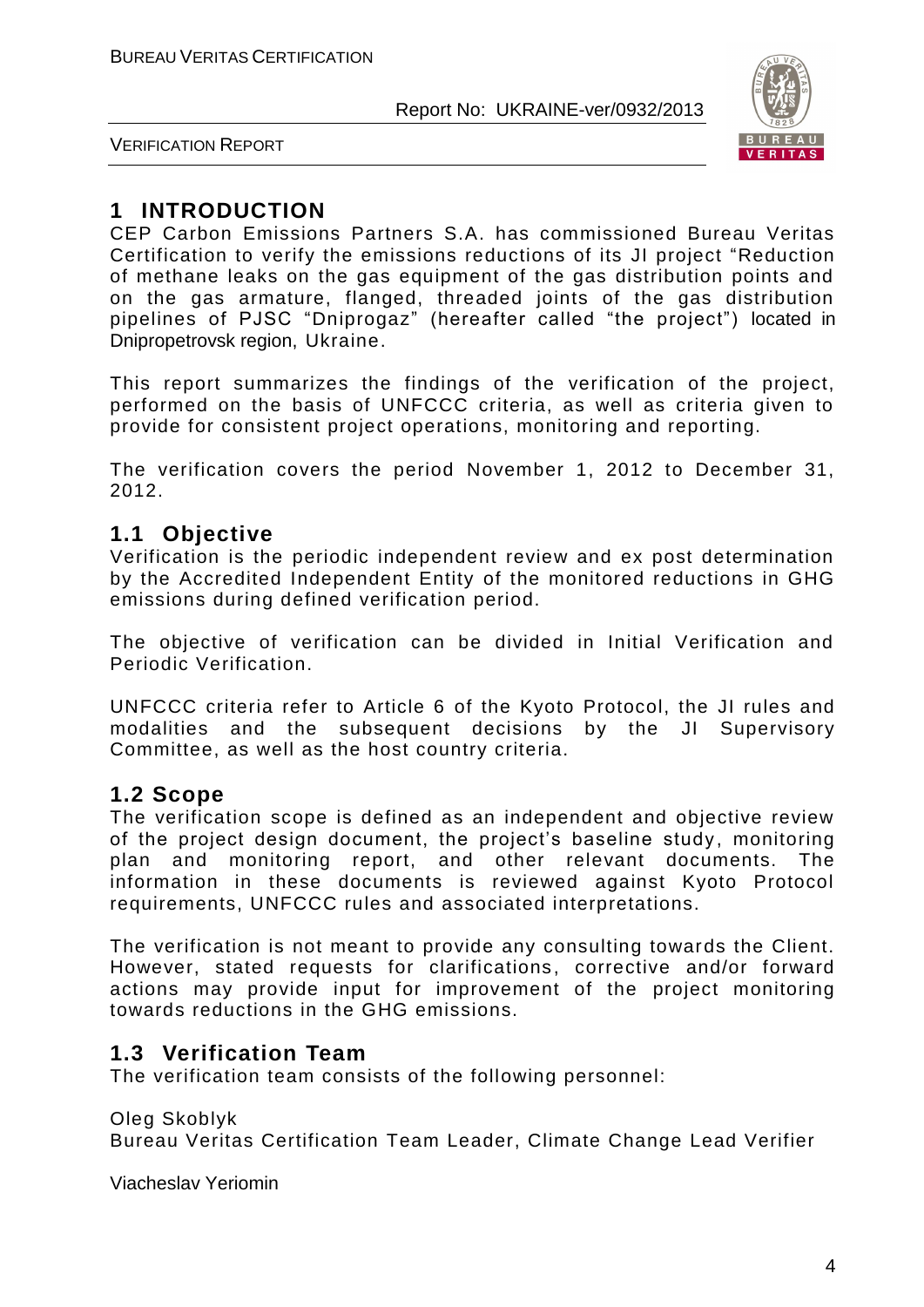

VERIFICATION REPORT

Bureau Veritas Certification Team Member, Climate Change Verifier This verification report was reviewed by:

Ivan Sokolov

Bureau Veritas Certification Internal Technical Reviewer

Oleksandr Kuzmenko

Bureau Veritas Certification Technical Specialist.

#### **2 METHODOLOGY**

The overall verification, from Contract Review to Verification Report & Opinion, was conducted using Bureau Veritas Certification internal procedures.

In order to ensure transparency, a verification protocol was customized for the project, according to the version 01 of the Joint Implementation Determination and Verification Manual, issued by the Joint Implementation Supervisory Committee at its 19 meeting on 04/12/2009. The protocol shows, in a transparent manner, criteria (requirements), means of verification and the results from verifying the identified criteria. The verification protocol serves the following purposes:

- It organizes, details and clarifies the requirements a JI project is expected to meet;
- It ensures a transparent verification process where the verifier will document how a particular requirement has been verified and the result of the verification.

The completed verification protocol is enclosed in Appendix A to this report.

#### **2.1 Review of Documents**

The Monitoring Report (MR) submitted by CEP Carbon Emissions Partners S.A. and additional background documents related to the project design and baseline, i.e. country Law, Project Design Document (PDD), Approved CDM methodology, Determination Report of the project issued by Bureau Veritas Certification Holding SAS, No. UKRAINE-det/0685/2012 dated 15/10/2012, Guidance on criteria for baseline setting and monitoring, Host party criteria, Kyoto Protocol, Clarifications on Verification Requirements to be Checked by an Accredited Independent Entity were reviewed.

The verification findings presented in this report relate to the Monitoring Report for the period of 01/11/2012 – 31/12/2012, version 01 dated 04/02/2013 and version 02 dated 02/08/2013, and project as described in the determined PDD.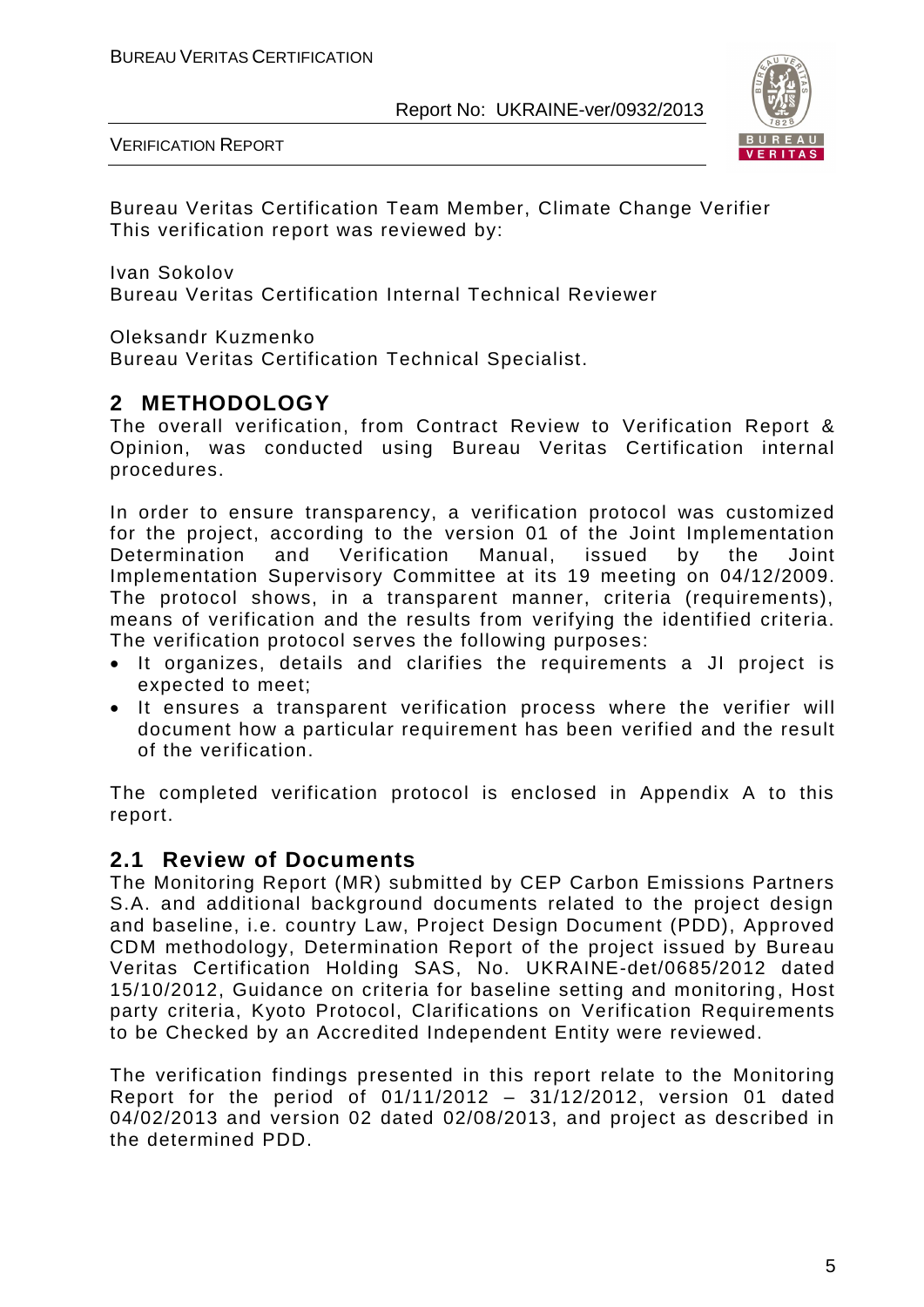

VERIFICATION REPORT

#### **2.2 Follow-up Interviews**

On 24/07/2013 Bureau Veritas Certification performed (on-site) interviews with project stakeholders to confirm selected information and to resolve issues identified in the document review. Representatives of PJSC "Dniprogaz" and CEP Carbon Emissions Partners S.A. were interviewed (see References). The main topics of the interviews are summarized in Table 1.

#### **Table 1 Interview topics**

| Interviewed<br>organization                                           | <b>Interview topics</b>                                                                                                                                                                                                                                                                  |
|-----------------------------------------------------------------------|------------------------------------------------------------------------------------------------------------------------------------------------------------------------------------------------------------------------------------------------------------------------------------------|
| PJSC "Dniprogaz"                                                      | $\triangleright$ Organizational structure<br>Responsibilities and authorities<br>$\triangleright$ Training of personnel<br>Quality management procedures and technologies<br>⋗<br>Operation of equipment (logging)<br>Metering equipment control<br>Record keeping system, database<br>➤ |
| Consultant:<br><b>CEP Carbon</b><br><b>Emissions Partners</b><br>S.A. | Baseline methodology<br>⋗<br>Monitoring plan<br>⋗<br>Monitoring report<br>⋗<br>Deviations from the PDD<br>⋗                                                                                                                                                                              |

#### **2.3 Resolution of Clarification, Corrective and Forward Action Requests**

The objective of this phase of the verification is to raise the requests for corrective actions and clarification and any other outstanding issues that needed to be clarified for Bureau Veritas Certification positive conclusion on the GHG emission reduction calculation.

If the Verification Team, in assessing the monitoring report and supporting documents, identifies issues that need to be corrected, clarified or improved with regard to the monitoring requirements, it should raise these issues and inform the project participants of these issues in the form of:

(a) Corrective action request (CAR), requesting the project participants to correct a mistake that is not in accordance with the monitoring plan;

(b) Clarification request (CL), requesting the project participants to provide additional information for the Verification Team to assess compliance with the monitoring plan;

(c) Forward action request (FAR), informing the project participants of an issue, relating to the monitoring that needs to be reviewed during the next verification period.

The Verification Team will make an objective assessment as to whether the actions taken by the project participants, if any, satisfactorily resolve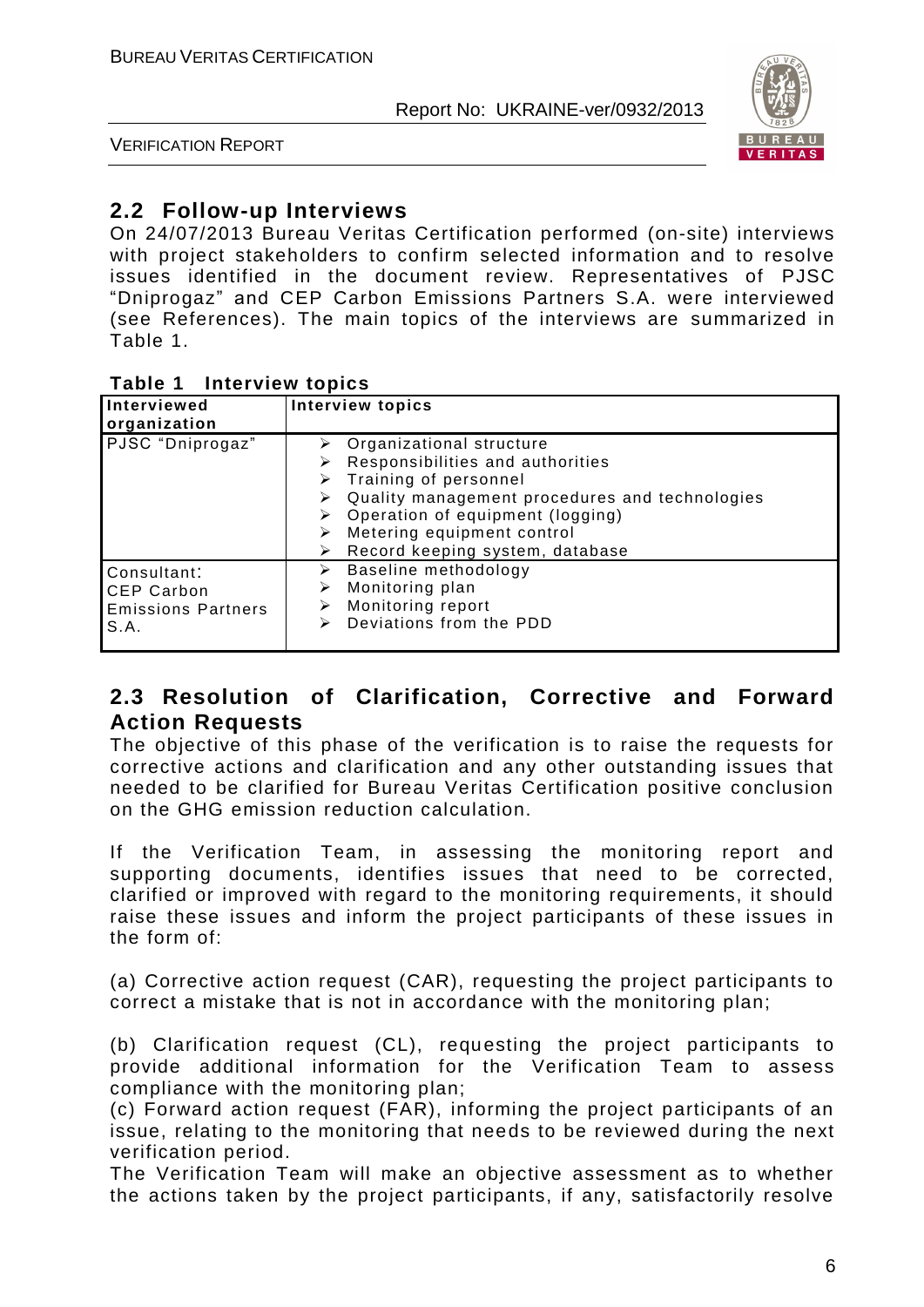

VERIFICATION REPORT

the issues raised, if any, and should conclude its findings of the verification.

To guarantee the transparency of the verification process, the concerns raised are documented in more detail in the verification protocol in Appendix A.

#### **3 VERIFICATION CONCLUSIONS**

In the following sections, the conclusions of the verification are stated.

The findings from the desk review of the original monitoring documents and the findings from interviews during the follow up visit are described in the Verification Protocol in Appendix A.

The Clarification, Corrective and Forward Action Requests are stated, where applicable, in the following sections and are further documented in the Verification Protocol in Appendix A. The verification of the Project resulted in 5 Corrective Action Requests and 2 Clarification Requests.

The number between brackets at the end of each section corresponds to the DVM paragraph.

#### **3.1 Remaining issues and FARs from previous verifications**

There aren't any remaining CLs, CARs and FARs from previous verifications.

#### **3.2 Project approval by Parties involved (90-91)**

The project obtained approval by the Host party (Ukraine) - Letter of Approval No. 3258/23/7 issued by the State Environmental Investment Agency of Ukraine dated 31/10/2012, and written project approval by the party – buyer of the emission reduction units (Switzerland) - Letter of Approval No. J294-0485 issued by the Federal Office for the Environment of Switzerland (FOEN) dated 24/10/2012.

The abovementioned written approvals are unconditional.

#### **3.3 Project implementation (92-93)**

PJSC "Dniprogaz" is an enterprise that provides transportation and supply of liquified and natural gas in Dnipropetrovsk region. At the moment, the company supplies natural gas to industrial enterprises (361), budget-funded and public utility entities (3 540), population (399 184 apartments and individual households).

The structure of existing tariffs for gas transportation regulated by the state does not take into account the amortization and investment needs of gas distribution enterprises. This leads to a lack of financing for repair works and modernization of gas networks, purchase of proper technological equipment and components, and, as a result, contributes to the increase of methane leaks at PJSC "Dniprogaz" facilities.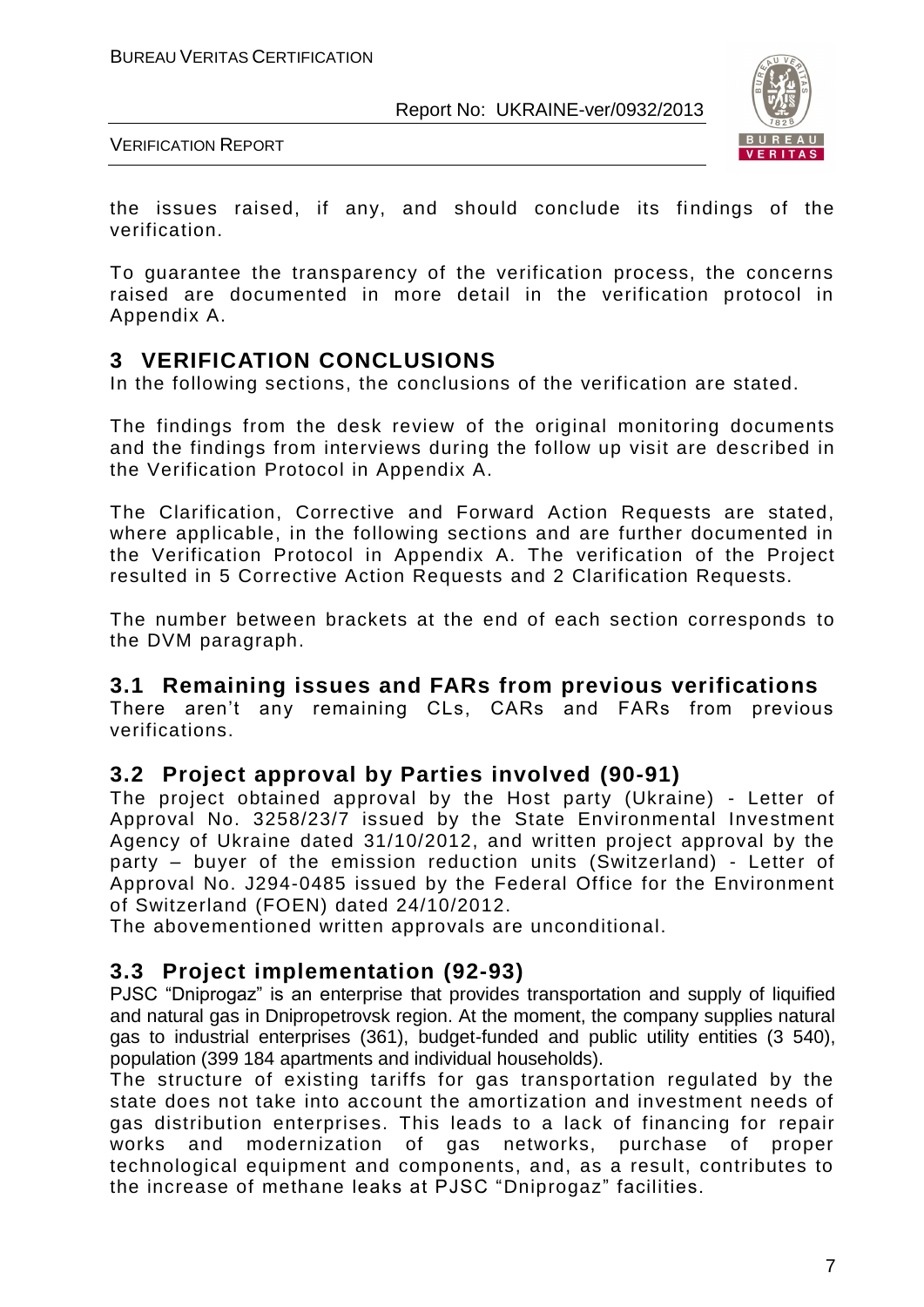

VERIFICATION REPORT

The project activities consist in the reduction of methane leaks that occur as a result of faulty sealing of GDN components of PJSC "Dniprogaz" (gas equipment of GDPs (CGDPs) and gas fittings of gas pipelines).

Within the framework of the JI project in order to repair methane leaks at gas equipment and gas fittings two types of repairs are applied:

- 1. Complete replacement of old gas equipment and gas fittings with new units.
- 2. Replacement of sealing elements with the use of modern sealing materials, changing the common practice of maintenance and repair on the basis of paronite packing and gaskets made of cotton fibers with fatty treatment and asbestic and graphite filler.

The existing practice of maintenance and repair on the basis of paronite packing and gaskets made of cotton fibers with fatty treatment and asbestic and graphite filler does not give a long-lasting effect of methane leak reduction.

As a result of JI project activities, in addition to methane leak reductions, technical losses of natural gas decreased, a contribution was made to the improvement of environmental situation, and the risk of accidents and explosions was reduced.

According to the PDD version 02 the project boundary includes methane leak spots at gas distribution point (cabinet-type gas distribution point) gas equipment (pressure regulators, sleeves, filters etc.) and gas fittings (cranes, gate valves etc.) located at PJSC "Dniprogaz" gas distribution networks. The project boundary includes gas equipment of GDPs (CGDPs) (1676 units) and gas fittings (2974units). In previous monitoring period PJSC "Dniprogaz" finished repairs of all GDP (CGDP) gas equipment units and gas fittings included in the JI project boundary. The number of repaired (replaced) GDP (CGDP) gas equipment units and repaired (replaced) gas fittings of PJSC "Dniprogaz" gas distribution pipelines under the project is provided in Table 2 of this report: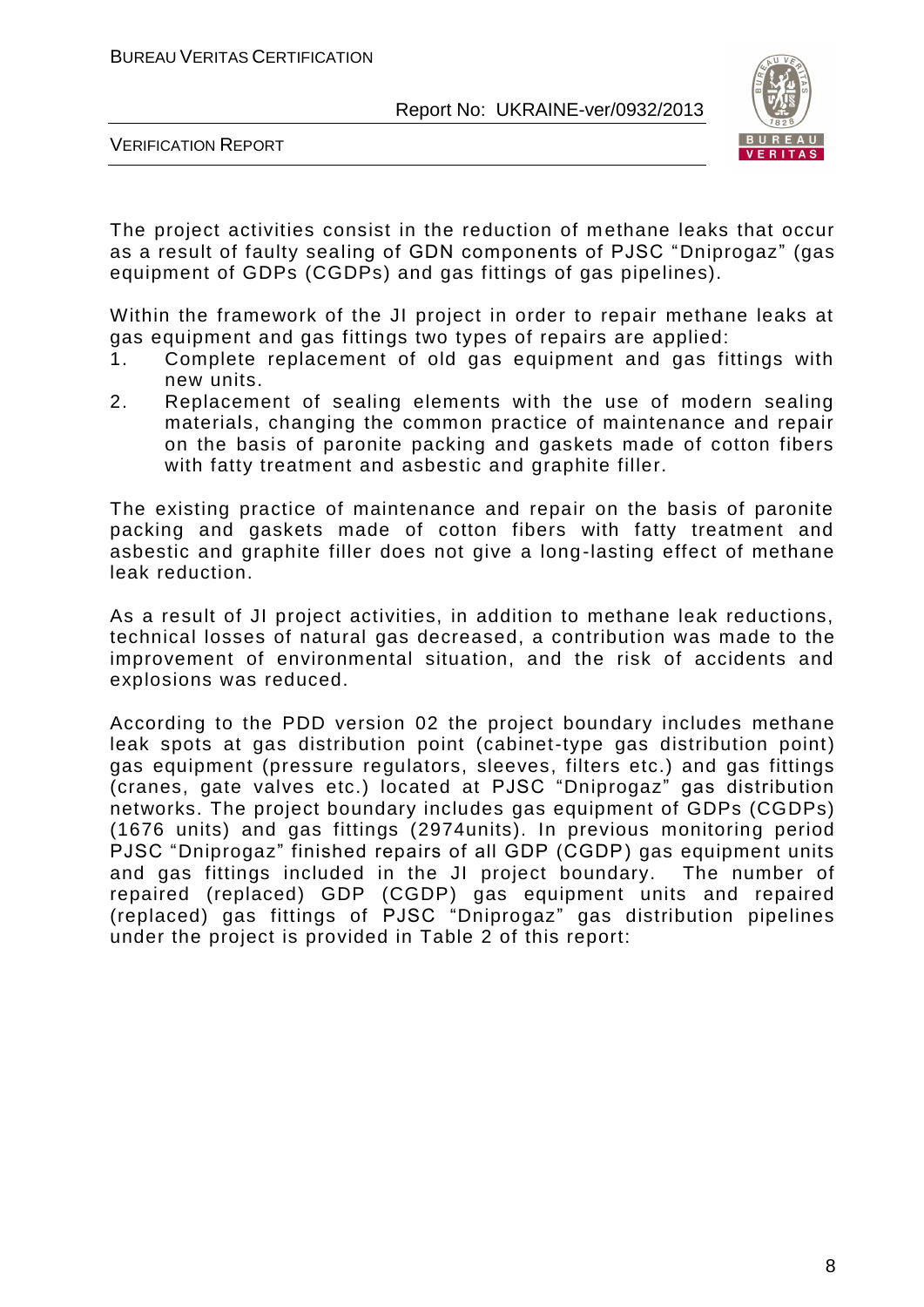

VERIFICATION REPORT

| <b>Period</b>                    | <b>Number of GDPs</b><br>(CGDPs) with<br>repaired (replaced)<br>gas equipment | <b>Number of GDN gas</b><br>fitting units repaired<br>(replaced) |
|----------------------------------|-------------------------------------------------------------------------------|------------------------------------------------------------------|
| 2005                             | 335                                                                           | 594                                                              |
| 2006                             | 335                                                                           | 595                                                              |
| 2007                             | 335                                                                           | 595                                                              |
| 2008                             | 335                                                                           | 595                                                              |
| 2009                             | 142                                                                           | 302                                                              |
| 2010                             | 77                                                                            | 106                                                              |
| 2011                             | 48                                                                            | 79                                                               |
| January 2012 - October 2012      | 69                                                                            | 108                                                              |
| November 2012 - December<br>2012 |                                                                               |                                                                  |
| TOTAL                            | 1676                                                                          | 2974                                                             |

#### **Table 2 Status of the project implementation**

The number of repaired/replaced equipment slightly differs from the figure set in the determined PDD version 02, which is attributable to the short financing of the project. The lack of funding lead to the fact that some repairs planned for period 2008-2009 were performed in period 2010-2012. The list of GDPs (CGDPs) and gas fittings, which were repaired (replaced) over the repaired (replaced) over the reporting monitoring period is provided in Annex A of MR

Project activities include:

- Implementation of Purposeful Examination and Technical Maintenance (PETM) of GDN components (gas equipment of GDPs (CGDPs) and gas fittings);
- Detection of methane leaks: leak monitoring system at all GDN components (gas equipment of GDPs (CGDPs), gas fittings) that are included in the project boundary including repaired methane leaks (elements of GDN repaired as part of the project activity);
- Repair of all leaks detected: repair of leaking GDN components within the project boundary varied from replacement of sealing elements by using new and modern materials to replacement of gas equipment units and gas fittings with new and modern ones .

Project activities of the current monitoring period (November 1, 2012 – December 31, 2012) also involve Purposeful Examination and Technical Maintenance (PETM) of all GDP (CGDP) gas equipment and gas fittings that were repaired (replaced) in addition to scheduled repairs in the whole JI project life.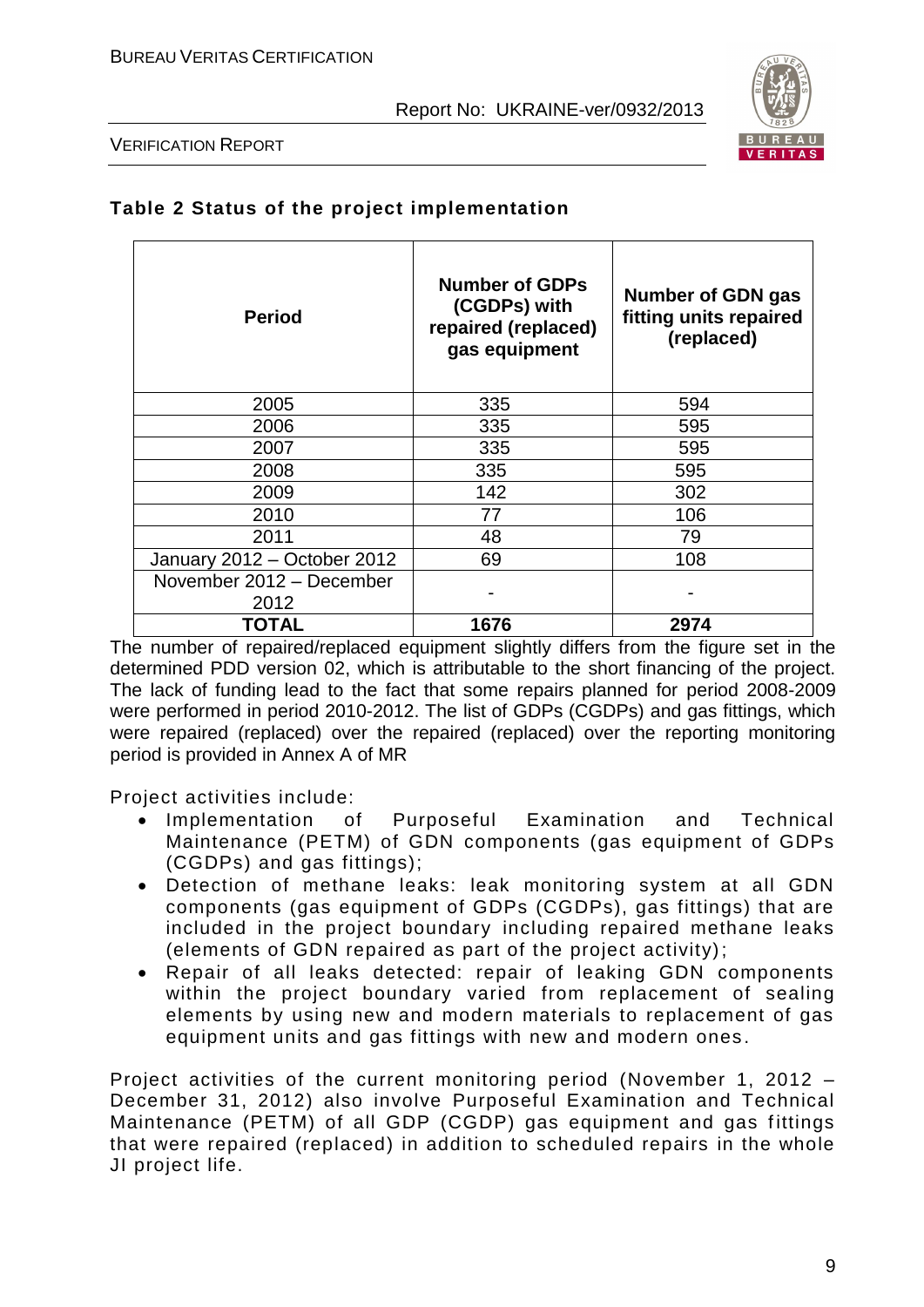

VERIFICATION REPORT

According to the Monitoring Plan provided in the PDD Version 02, current repairs of gas equipment are carried out once a year, and maintenance is performed once per half-year.

Results of measurements of methane leaks at repaired (replaced) GDP (CGDP) equipment and gas fittings of PJSC "Dniprogaz" gas pipelines do not exceed the leaks that would have occurred in the absence of the project.

The project was in operation for the entire monitoring period – from 01/11/2012 to 31/12/2012.

The identified areas of concern as to the project implementation, project participants' responses and BVC's conclusions are described in Appendix A to this report (refer to CAR 01, CAR 02).

#### **3.4 Compliance of the monitoring plan with the monitoring methodology (94-98)**

The monitoring occurred in accordance with the monitoring plan included in the PDD regarding which the determination has been deemed final and is so listed on the UNFCCC JI website.

For calculating the emission reductions key factors, such as sequence number of GDN component, Global Warming Potential of methane, number of activity (replacement/repair) at GDN component after the presence of APLNG was determined at such component, average mass fraction of methane in the natural gas, natural gas leak factor from GDN component in CLS, natural gas leak factor that corresponds to APLNG for GDN component, time of operation of GDN component under pressure from the beginning of monitoring period "y" to implementation of project activities (repair / replacement) that resulted in the repair of APLNG at such component, time of operation of GDN component under pressure from the moment of implementation of project activities (repair / replacement) that resulted in the repair of APLNG at such component to the end of the monitoring period "y", experience in implementing activities provided by the project, current practice that exists in this field in Ukraine, financial costs and background, legislation, influencing the baseline emissions and the activity level of the project and the emissions as well as risks associated with the project were taken into account, as appropriate.

Data sources used for calculating emission reductions, such as metering equipment – Gas analyzer EX-TEC ® SR5, information provided by equipment producers, data of the enterprise, "Methodology for calculation of greenhouse gas emission reductions achieved by above -standard natural gas leak repair at the gas distribution networks" (registration number UkrNTI 0112U00A816 dated 2012) and IPCC are clearly identified, reliable and transparent.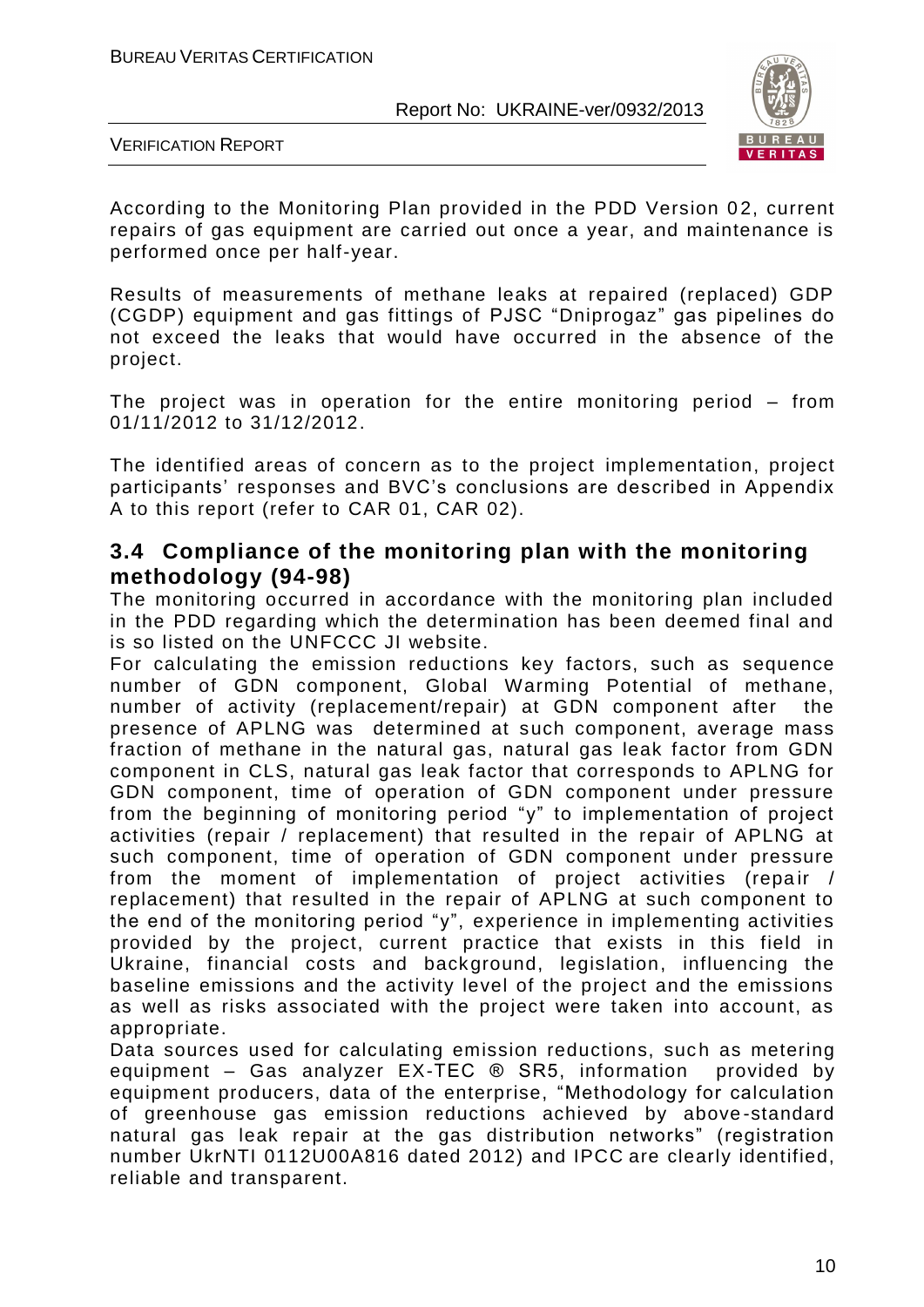

VERIFICATION REPORT

Emission factors, including default emission factors, are selected by carefully balancing accuracy and reasonableness, and appropriately justified of the choice.

The calculation of emission reductions is based on conservative assumptions and the most plausible scenarios in a transparent manner.

The monitoring periods per component of the project are clearly specified in the monitoring report and do not overlap with those for which verifications were already deemed final in the past.

The identified areas of concern as to the compliance of the monitoring plan with the monitoring methodology, project participants' responses and BVC's conclusions are described in Appendix A to this report (refer to CAR 03, CAR 04, CL 01).

#### **3.5 Revision of monitoring plan (99-100)**

Not applicable.

#### **3.6 Data management (101)**

The data and their sources, provided in the monitoring report, are clearly identified, reliable and transparent.

The implementation of data collection procedures is in accordance with the monitoring plan provided in the PDD, including the quality control and quality assurance procedures.

The function of the monitoring equipment, including its calibration status, is in order.

According to the current Law "On metrology and metrological activity", all metering equipment in Ukraine shall meet the specified requirements of relevant standards and is subject to periodic verification. Calibration of metering equipment is carried out in accordance with the national standards.

Equipment that requires calibration and is used in the monitoring of methane leaks:

• Gas analyzer EX-TEC ® SR5. Intercalibration period is 1 year.

As a result of verification (calibration) a certificate confirming the technical serviceability of an equipment unit is issued.

The evidence and records used for the monitoring are maintained in a traceable manner.

Coordination of activities of all departments and services of PJSC "Dniprogaz" relating to the JI project implementation is done by the Working Team created pursuant to Decree No.421 dated 10/09/2012. The structure of the Working Team is shown in Figure 1.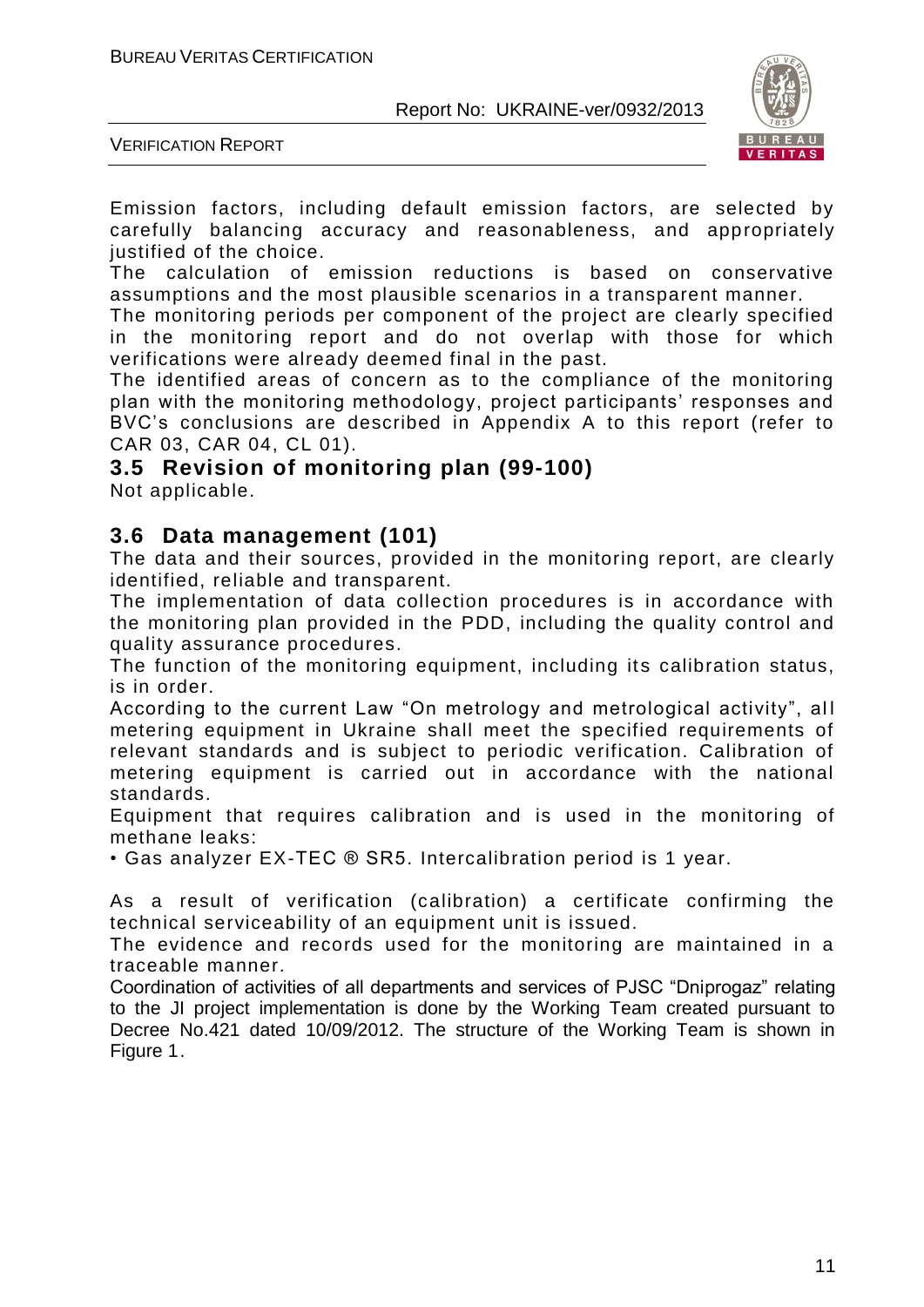

VERIFICATION REPORT



#### **Figure 1 Structure of the Working Team**

M. Melets - Working Team Leader draws up the plan of JI project activities and the amount of resources required based on the obtained information;

S. Borychiv - Working Team Engineer is responsible for organization of monitoring measurements and repair of leaks;

M.Smirnov - Working Team Technical Engineer is responsible for collection of all information and conduction of all necessary calculations under the monitoring plan;

Y. Haltsev - Working Team Coordinator is responsible for storage, archiving and making a back-up copy of project information.

S. Marchenko - Working Team Metrologist shall ensure the availability of calibrated metering devices and their maintenance.

All necessary data concerning GHG emission reduction monitoring is archived in paper and/or electronic form and kept till the end of the crediting period and for two years after the latest transaction with emission reduction units.

The Monitoring Report version 02 provides sufficient information on duties assigned, responsibility and authorities concerning implementation and undertaking of monitoring procedures, including data management. The verification team confirms the efficiency of the existing management and operational systems and considers them appropriate for reliable project monitoring.

The identified areas of concern as to data management, project participants' responses and BVC's conclusions are described in Appendix A to this report (refer to CAR 05, CL 02).

#### **3.7 Verification regarding programmes of activities (102- 110)**

Not applicable.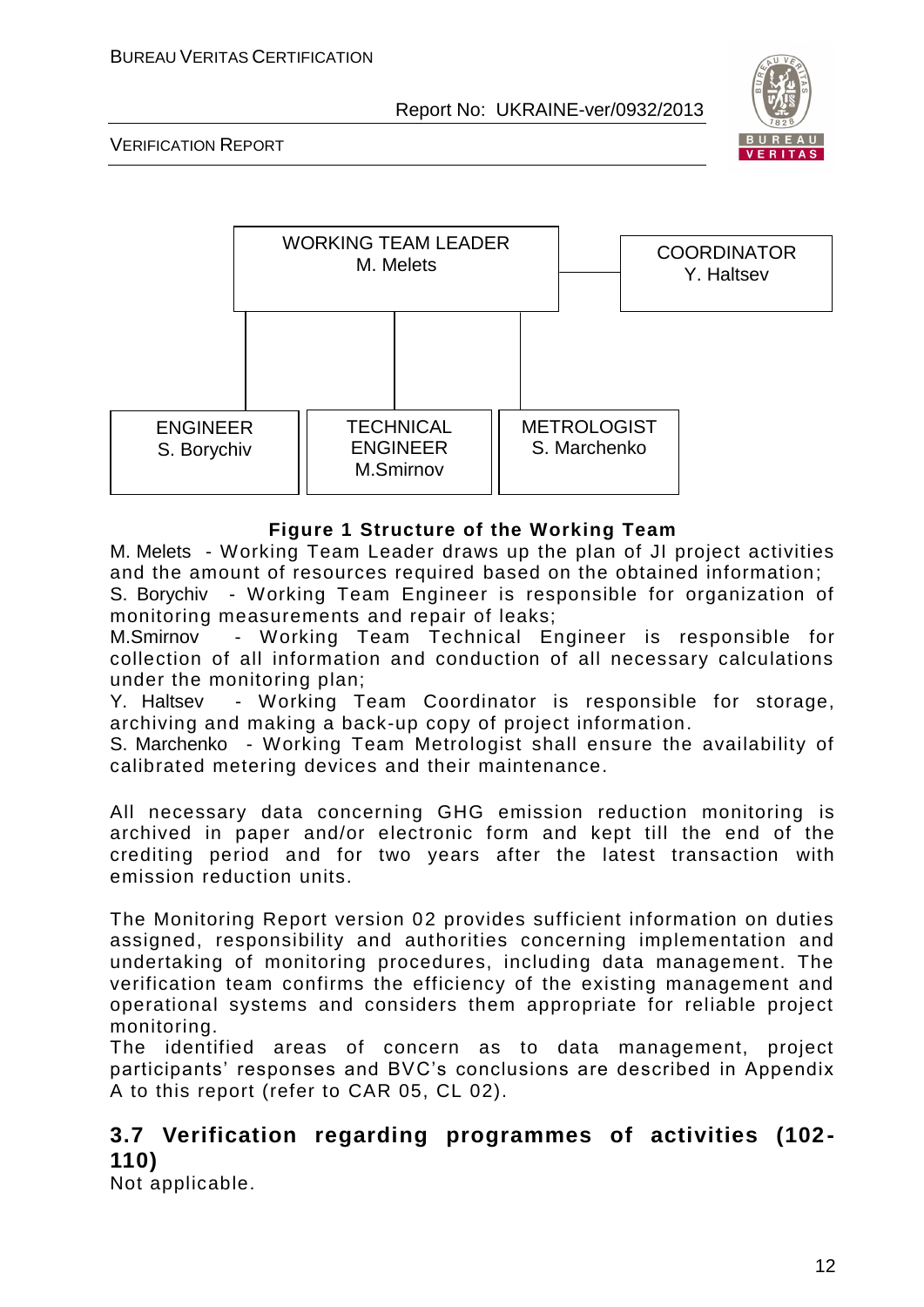

VERIFICATION REPORT

#### **4 VERIFICATION OPINION**

Bureau Veritas Certification has performed the 2nd periodic verification of the "Reduction of methane leaks on the gas equipment of the gas distribution points and on the gas armature, flanged, threaded joints of the gas distribution pipelines of PJSC "Dniprogaz" Project for the period November 1, 2012 to December 31, 2012, which applies JI specific approach. The verification was performed on the basis of UNFCCC criteria and host country criteria and also on the criteria given to provide for consistent project operations, monitoring and reporting.

The verification consisted of the following three phases: i) desk review of the monitoring report against the project design and the baseline and monitoring plan; ii) follow-up interviews with project stakeholders; iii) resolution of outstanding issues and the issuance of the final verification report and opinion.

PJSC "Dniprogaz" management is responsible for the preparation of data which serve as the basis for estimation of GHG emission reductions. CEP CARBON EMISSIONS PARTNERS S.A. provides PJSC "Dniprogaz" with consultative support in the issues relating to organization of data collection and is responsible for developing the monitoring report based on the Project Monitoring Plan included in the final PDD version 02.

Bureau Veritas Certification verified the Project Monitoring Report version 02 for the reporting period of 01/11/2012 - 31/12/2012 as indicated below. Bureau Veritas Certification confirms that the project is implemented as planned and described in approved project design documents. Installed equipment being essential for generating emission reduction runs reliably and is calibrated appropriately. The monitoring system is in place and the project is generating GHG emission reductions.

Emission reductions achieved by the project for the period from 01/11/2012 to 31/12/2012 do not differ significantly from the amount predicted for the same period in the determined PDD. Emission reductions predicted in the determined PDD version 02 and actual emission reductions stated in the MR version 02 are provided in Table 3 of this report.

**Table 3 Emission reductions predicted in the determined PDD version 02 and actual emission reductions stated in the MR version 02**

| <b>Period</b>             | <b>Estimated</b><br><b>reductions</b><br>determined PDD, $tCO_{2e}$ | <b>GHG</b><br>stated | in. | emission   Actual<br>the $ $ reductions<br>Monitoring report, t $CO_{2e}$ | <b>GHG</b><br>stated | ın | emission<br>the |
|---------------------------|---------------------------------------------------------------------|----------------------|-----|---------------------------------------------------------------------------|----------------------|----|-----------------|
| 01/11/2012-<br>31/12/2012 |                                                                     | 96 914               |     |                                                                           | 113 717              |    |                 |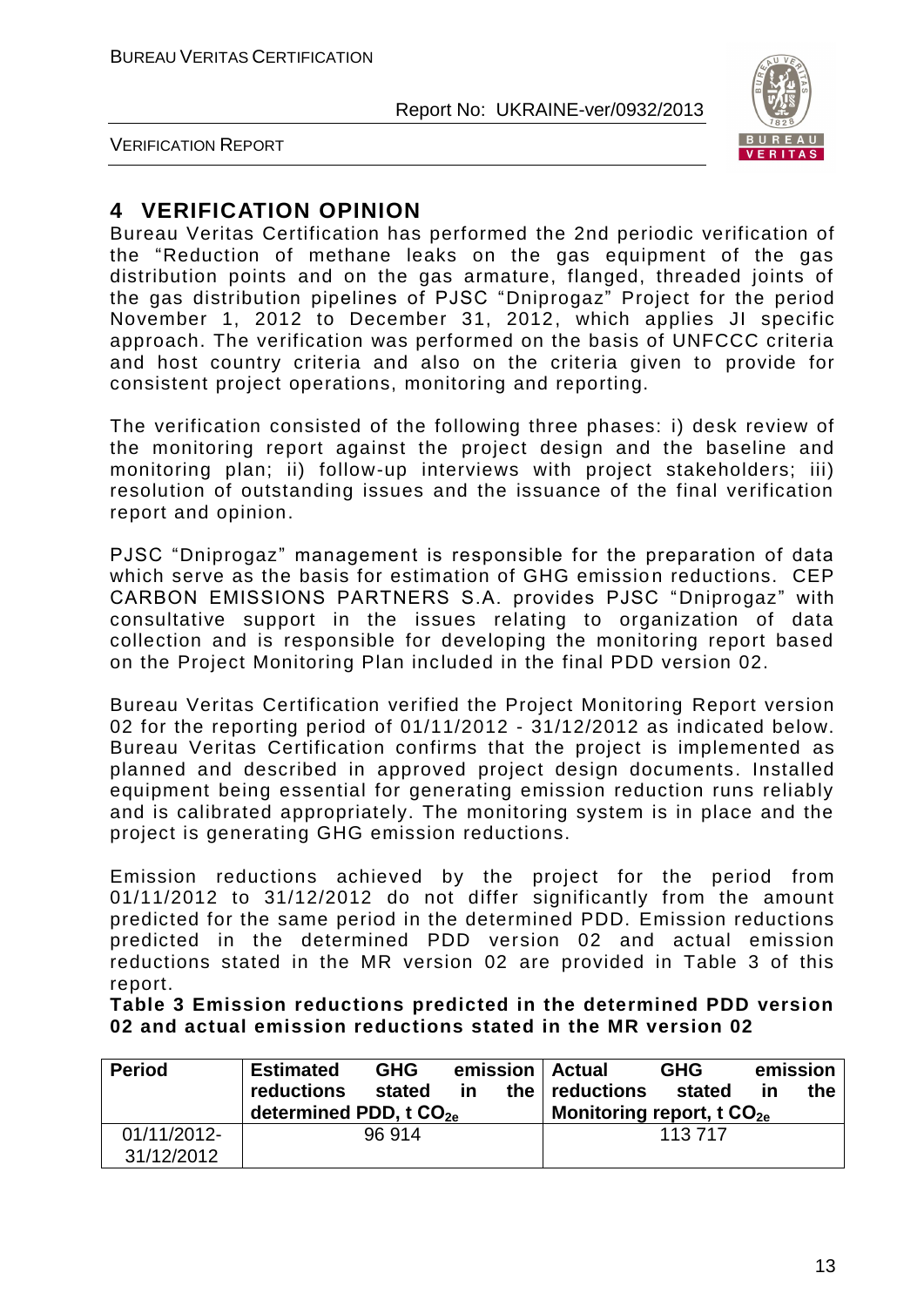

VERIFICATION REPORT

The difference is explained by the fact that at the time of PDD writing it was impossible to obtain accurate data necessary for calculation of GHG emission reductions for the current monitoring period. To calculate the GHG emission reductions for the current monitoring period all the necessary information was given and this provided an opportunity to accurately determine the amount of emissions in the baseline and project scenarios. Amount of emission reductions for the period 01/11/2012- 31/12/2012 provided in the determined PDD was calculated by dividing the total annual amount of emission reductions stated in the PDD by 12 (12 months) and multiplying by 2 (2 months).

Bureau Veritas Certification can confirm that the GHG emission reduction is accurately calculated and is free of material errors, omissions, or misstatements. Our opinion relates to the project's GHG emissions and resulting GHG emissions reductions reported and related to the approved project baseline and monitoring, and its associated documents. Based on the information we have seen and evaluated, we confirm, with a reasonable level of assurance, the following statement:

Reporting period: From 01/11/2012 to 31/12/2012

| Baseline emissions         |        | $: 139754$ tonnes of $CO2$ equivalent. |
|----------------------------|--------|----------------------------------------|
| Project emissions          | 26 037 | tonnes of CO <sub>2</sub> equivalent.  |
| <b>Emission Reductions</b> |        | $: 113717$ tonnes of $CO2$ equivalent. |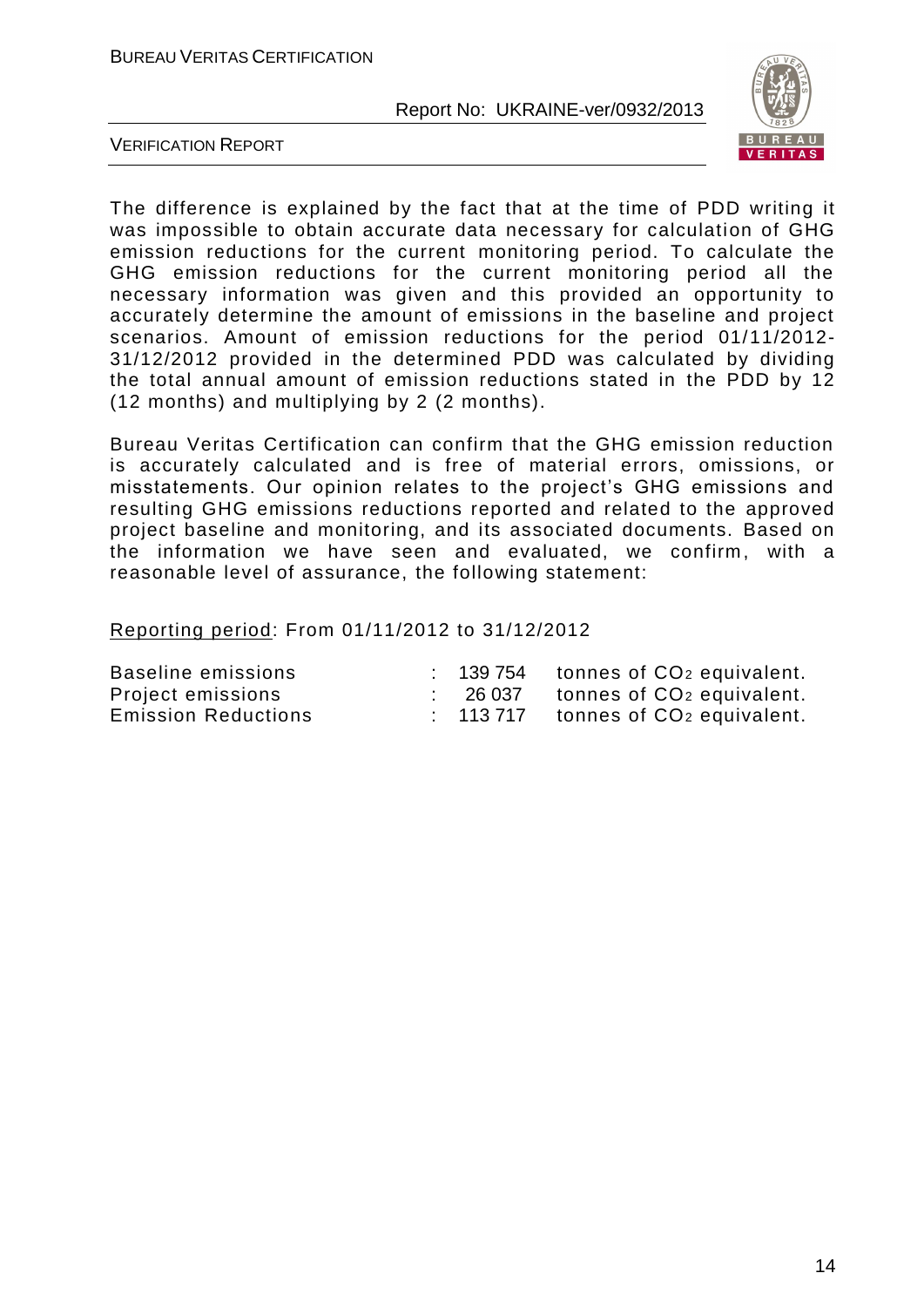

VERIFICATION REPORT

#### **5 REFERENCES**

#### **Category 1 Documents:**

Documents provided by the project participants that relate directly to the GHG components of the project.

| /1/            | The PDD of the JI project "Reduction of methane leaks on the gas equipment<br>of the gas distribution points and on the gas armature, flanged, threaded joints<br>of the gas distribution pipelines of PJSC "Dniprogaz", version 02, as of<br>10/10/2012                                                                                                             |
|----------------|----------------------------------------------------------------------------------------------------------------------------------------------------------------------------------------------------------------------------------------------------------------------------------------------------------------------------------------------------------------------|
| $\frac{12}{1}$ | Monitoring Report of the JI project "Reduction of methane leaks on the gas<br>equipment of the gas distribution points and on the gas armature, flanged,<br>threaded joints of the gas distribution pipelines of PJSC "Dniprogaz" for the<br>period of 01/11/2012-31/12/2012, version 01, as of 04/02/2013                                                           |
| /3/            | Monitoring Report of the JI project "Reduction of methane leaks on the gas<br>equipment of the gas distribution points and on the gas armature, flanged,<br>threaded joints of the gas distribution pipelines of PJSC "Dniprogaz" for the<br>period of 01/11/2012-31/12/2012, version 02, as of 02/08/2013                                                           |
| $\frac{14}{1}$ | Annex A. Supporting document1. Calculation of greenhouse gas emission<br>reductions generated by the JI project "Reduction of methane leaks on the gas<br>equipment of the gas distribution points and on the gas armature, flanged,<br>threaded joints of the gas distribution pipelines of PJSC "Dniprogaz" in the<br>period November 1, 2012 to December 31, 2012 |
| /5/            | Determination Report of the JI project "Reduction of methane leaks on the gas<br>equipment of the gas distribution points and on the gas armature, flanged,<br>threaded joints of the gas distribution pipelines of PJSC "Dniprogaz", issued by<br>Bureau Veritas Certification Holding SAS, No. UKRAINE-det/0685/2012 dated<br>15/10/2012                           |
| /6/            | Letter of Approval No. 3258/23/7 issued by the State Environmental Investment<br>Agency of Ukraine as of 31/10/2012                                                                                                                                                                                                                                                  |
| 7              | Letter of Approval No. J294-0485 issued by the Federal Office for the<br>Environment (FOEN) of Switzerland dated 24/10/2012                                                                                                                                                                                                                                          |
| /8/            | "Methodology for calculation of greenhouse gas emission reductions achieved<br>by above-standard natural gas leak repair at gas distribution networks" that was<br>developed by the Institute of Gas of the National Academy of Sciences of<br>Ukraine (registration number UkrNTI 0112U00A816 dated 2012)                                                           |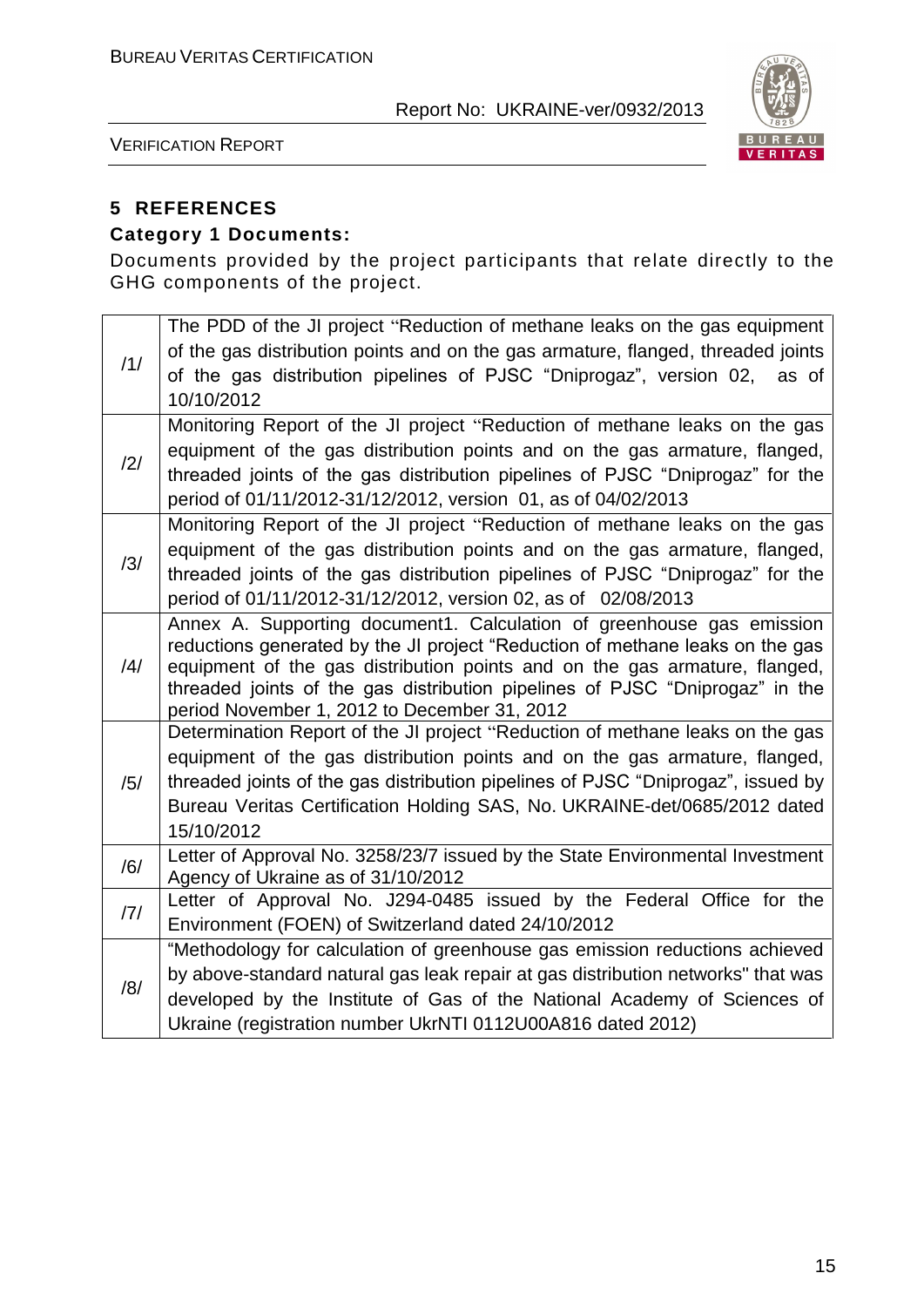

VERIFICATION REPORT

#### **Category 2 Documents:**

Background documents related to the design and/or methodologies employed in the design or other reference documents.

| /1/            | Decree No.421 "On creation of the Working Team on reduction of methane         |
|----------------|--------------------------------------------------------------------------------|
|                | leaks on the gas equipment of the gas distribution points and on the gas       |
|                | armature, flanged, threaded joints of the gas distribution networks within the |
|                | boundary of the Joint Implementation project" dated 10/09/2012                 |
| $\frac{12}{1}$ | Registry of gas distribution points and gas fittings of the<br>Joint           |
|                | Implementation Project "Reduction of methane leaks on the gas equipment        |
|                | of the gas distribution points and on the gas armature, flanged, threaded      |
|                | joints of the gas distribution pipelines of PJSC "Dniprogaz" (Form 5)          |
| /3/            | Log of repairs and replacement of GDP (CGDP) gas equipment and gas             |
|                | fittings at PJSC "Dniprogaz" pipelines (Form 3)                                |
| /4/            | Certificate of Completion approved by the State Acceptance Commitee            |
|                | dated 09/03/2012 (CGDP-2 with RD-50M)                                          |
| /5/            | Certificate of Completion approved by the State Acceptance Commitee            |
|                | dated 09/03/2012 (RDUK-50 pressure regulator)                                  |
| /6/            | Certificate of Completion approved by the State Acceptance Commitee            |
|                | dated 19/08/2012 (CGDP with RD-50M)                                            |
| 7              | Certificate of Operational Activity of Public Joint Stock Company "Dniprogaz"  |
|                | for 2008                                                                       |
| /8/            | Certificate of Operational Activity of Public Joint Stock Company "Dniprogaz"  |
|                | for 2009                                                                       |
| /9/            | Certificate of Operational Activity of Public Joint Stock Company "Dniprogaz"  |
|                | for 2010                                                                       |
| /10/           | Certificate of Operational Activity of Public Joint Stock Company "Dniprogaz"  |
|                | for 2011                                                                       |
| /11/           | Metering Device Calibration Certificate No.80649/4 (EX-TEC-SRS5 gas            |
|                | analyzer), valid till 16/05/2012                                               |
| /12/           | Metering Device Calibration Certificate No.82012/15 (EX-TEC-SRS5 gas           |
|                | analyzer), valid till 12/03/2012                                               |
| /13/           | Metering Device Calibration Certificate No.84138/8 (EX-TEC-SRS5 gas            |
|                | analyzer), valid till 21/04/2012                                               |
| /14/           | Certificate No.80084 (EX-TEC-SRS5<br>Metering Device Calibration<br>gas        |
|                | analyzer), valid till 13/04/2009                                               |
| /15/           | Metering Device Calibration Certificate No.82012/11 (Variotec-8), valid till   |
|                | 12/03/2011                                                                     |
| /16/           | Metering Device Calibration Certificate No.80404/4 (Variotec-8), valid till    |
|                | 06/04/2013                                                                     |
| /17/           | Metering Device Calibration Certificate No.84100/18 (Variotec-8), valid till   |
|                | 29/03/2012                                                                     |
| /18/           | Metering Device Calibration Certificate No.82012/3 (Variotec-6), valid till    |
|                | 12/03/2011                                                                     |
| /19/           | Metering Device Calibration Certificate No.80404/1 (Variotec-6), valid till    |
|                | 06/03/2013                                                                     |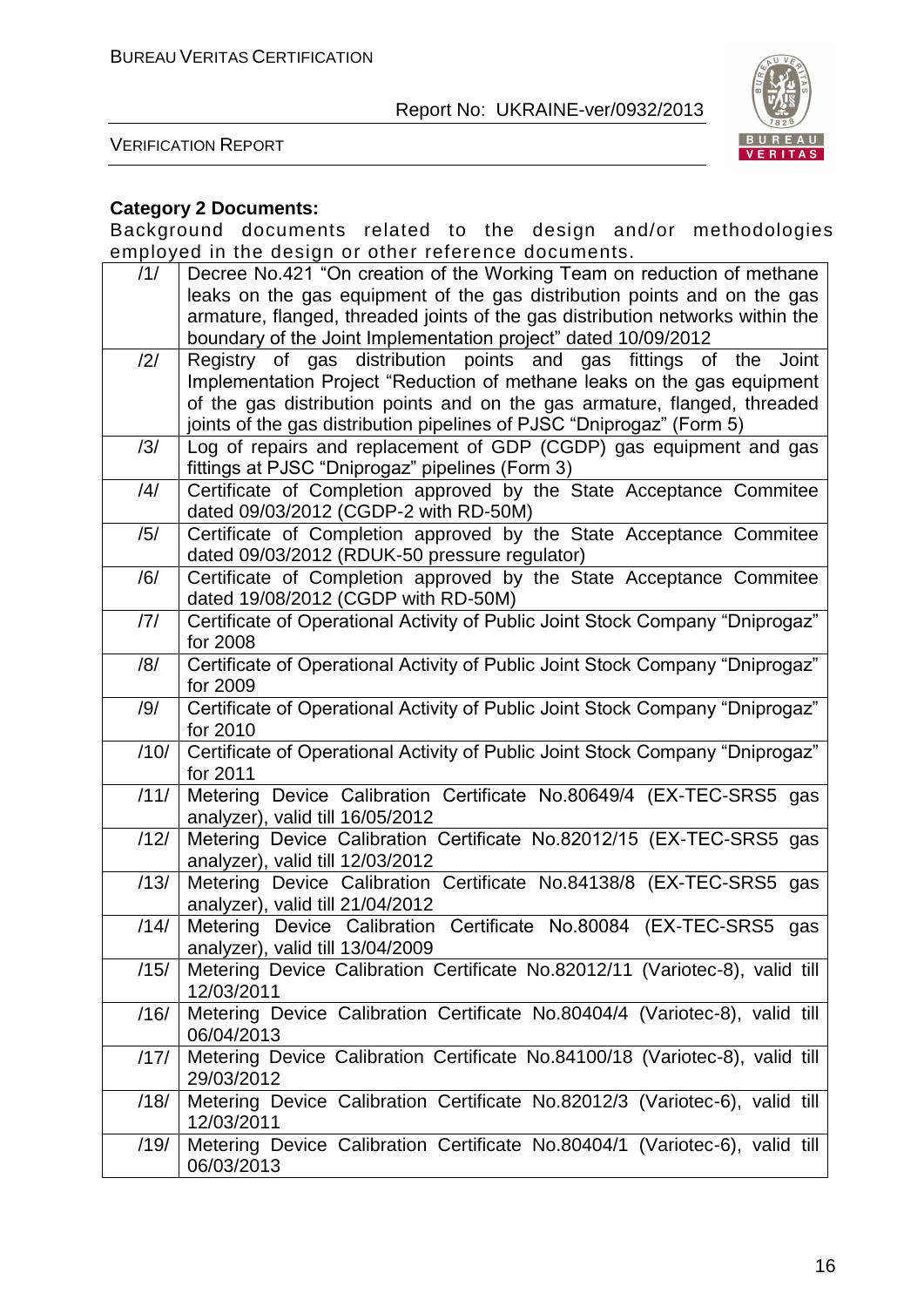

VERIFICATION REPORT

| /20/ | Metering Device Calibration Certificate No.84100/12 (Variotec-6), valid till<br>29/03/2012                                                                   |
|------|--------------------------------------------------------------------------------------------------------------------------------------------------------------|
| /21/ | Metering Device Calibration Certificate No.80649/4 (EX-TEC-SRS5 gas<br>analyzer), valid till 16/05/2013                                                      |
| /22/ | Metering Device Calibration Certificate No.84138/8 (EX-TEC-SRS5 gas<br>analyzer), valid till 21/04/2012                                                      |
| /23/ | Metering Device Calibration Certificate No.82012/15 (EX-TEC-SRS5 gas<br>analyzer), valid till 12/03/2011                                                     |
| /24/ | Ready for Commissioning Certificate (cabinet-type unit with pressure<br>regulator RD-50M (ShP-2) dated 12/03/2011                                            |
| /25/ | Ready for Commissioning Certificate (GRPSh-2F-2FE25S-Y1 with two<br>pressure regulators RD FE25S) dated 19/12/2010                                           |
| /26/ | Ready for Commissioning Certificate (CGDP with pressure regulator RBI<br>2012) dated 10/12/2009                                                              |
| /27/ | Certificate of Acceptance of gas equipment for complex test (pre-<br>commissioning) dated December 2009                                                      |
| /28/ | Certificate of Acceptance of gas equipment for complex test (pre-<br>commissioning) dated 22/09/2009                                                         |
| /29/ | Certificate of Acceptance of gas equipment for complex test (pre-<br>commissioning) dated 10/12/2009                                                         |
| /30/ | Certificate of Completion approved by the Acceptance Commitee (gas<br>fittings: faucets, valves, alarms, meters, pressure regulators) dated<br>20/04/2009    |
| /31/ | Certificate of Completion approved by the Acceptance Commitee (gas<br>fittings: faucets, valves, alarms, meters, pressure regulators) dated<br>18/03/2008    |
| /32/ | Certificate of Completion approved by the Acceptance Commitee (gas<br>fittings: faucets, valves, alarms, meters, pressure regulators) dated<br>03/11/2008    |
| /33/ | Certificate of Completion approved by the Acceptance Commitee (gas<br>fittings: faucets, valves, alarms, meters, pressure regulators)<br>dated<br>15/01/2008 |
| /34/ | Photo of replaced equipment                                                                                                                                  |
| /35/ | Photo of metering equipment                                                                                                                                  |
| /36/ | Photo of metering works being conducted                                                                                                                      |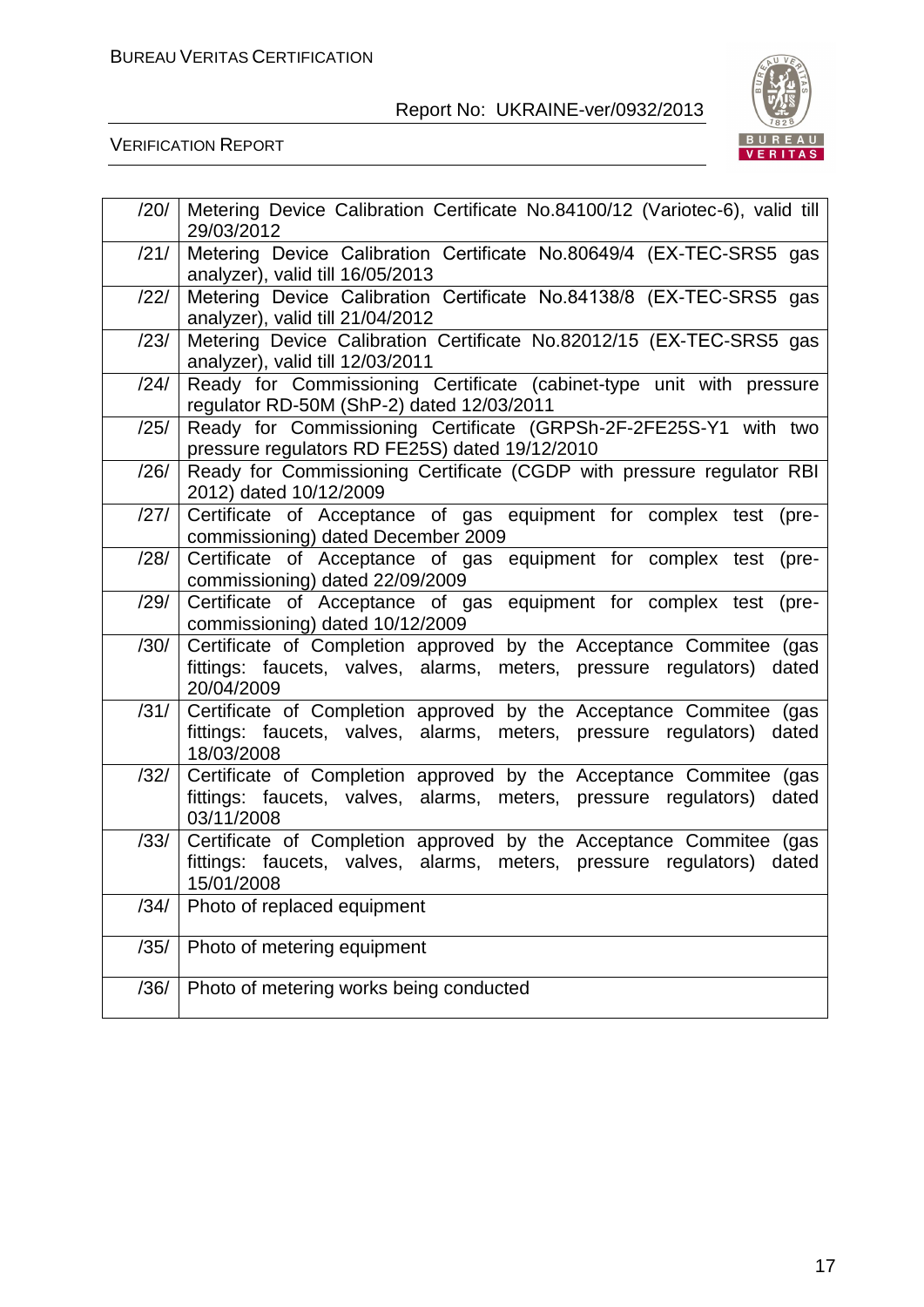

VERIFICATION REPORT

#### **Persons interviewed:**

List persons interviewed during the verification or persons that contributed with other information that are not included in the documents listed above.

|     | <b>Name</b>  | Organisation     | <b>Title</b>                                                      |
|-----|--------------|------------------|-------------------------------------------------------------------|
| /1/ | M. Melets    | PJSC "Dniprogaz" | Chief Metrologist of the<br><b>Metrological Centre</b>            |
| /2/ | Y. Haltsev   | PJSC "Dniprogaz" | <b>Chief Engineer of PTD</b>                                      |
| /3/ | M.Smirnov    | PJSC "Dniprogaz" | Chief Engineer of the<br><b>Metrological Centre</b>               |
| /4/ | S. Borychiv  | PJSC "Dniprogaz" | Senior Master of CPE                                              |
| /5/ | S. Marchenko | PJSC "Dniprogaz" | Engineer of the<br><b>Metrological Centre</b>                     |
| /6/ | D. Prokhach  | "CEP" LLC        | <b>CEP CARBON</b><br><b>EMISSIONS PARTNERS</b><br>S.A. Consultant |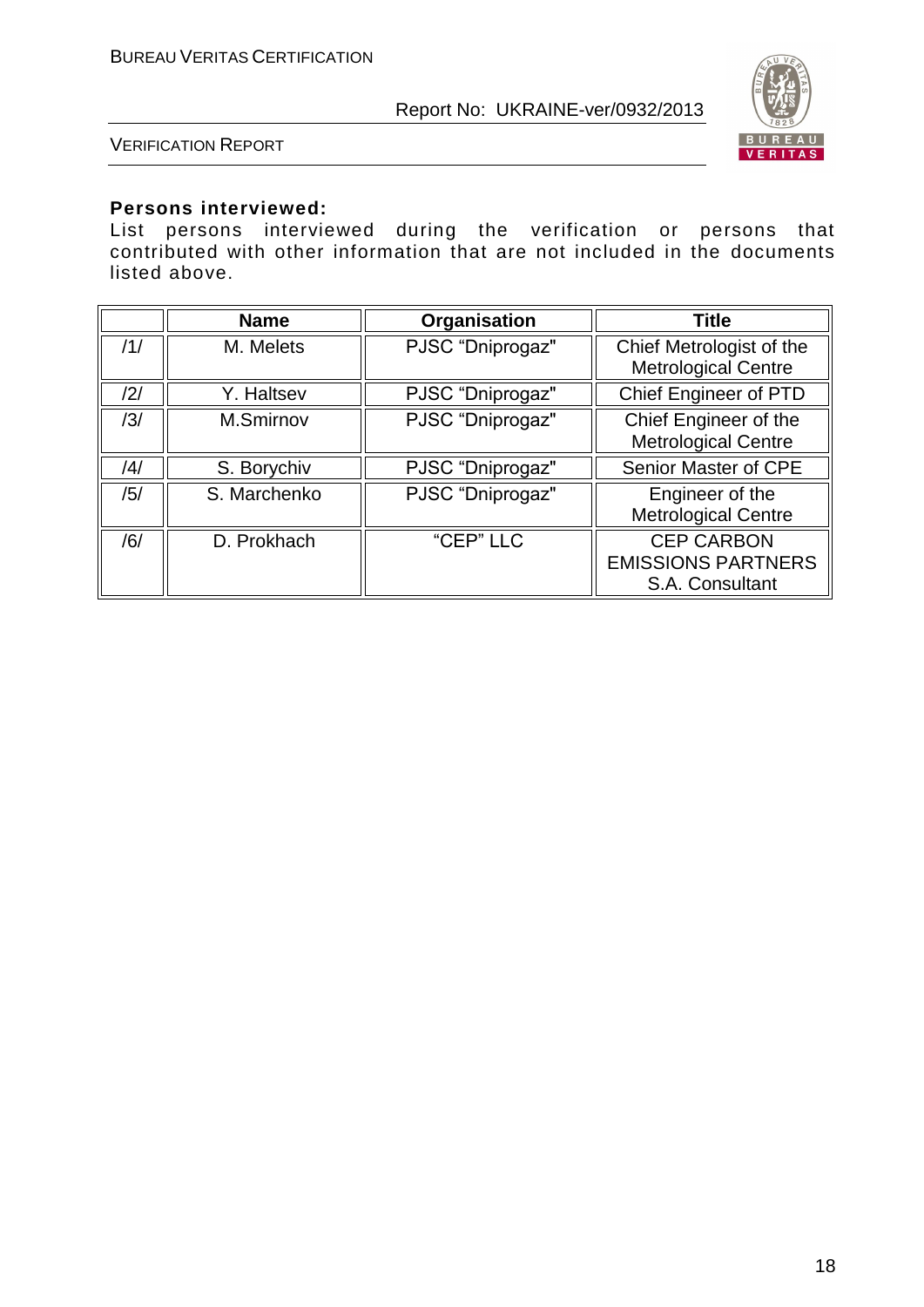

#### VERIFICATION REPORT

#### APPENDIX A: COMPANY PROJECT VERIFICATION PROTOCOL **BUREAU VERITAS CERTIFICATION HOLDING SAS**

#### **JI PROJECT VERIFICATION PROTOCOL**

#### **Check list for verification, according to the JOINT IMPLEMENTATION DETERMINATION AND VERIFICATION MANUAL (Version 01)**

| <b>DVM</b><br>Paragrap<br>h | <b>Check Item</b>                                                                                                                                                                                                                                                              | <b>Initial finding</b>                                                                                                                                                                                                                                                                                                                                                                                                                                                                                         | <b>Draft</b><br><b>Conclusion</b> | <b>Final</b><br><b>Conclusion</b> |
|-----------------------------|--------------------------------------------------------------------------------------------------------------------------------------------------------------------------------------------------------------------------------------------------------------------------------|----------------------------------------------------------------------------------------------------------------------------------------------------------------------------------------------------------------------------------------------------------------------------------------------------------------------------------------------------------------------------------------------------------------------------------------------------------------------------------------------------------------|-----------------------------------|-----------------------------------|
|                             | <b>Project approvals by Parties involved</b>                                                                                                                                                                                                                                   |                                                                                                                                                                                                                                                                                                                                                                                                                                                                                                                |                                   |                                   |
| 90                          | Has the NFPs of at least one Party involved,<br>other than the host Party, issued a written<br>project approval when submitting the first<br>verification report to the secretariat for<br>publication in accordance with paragraph 38<br>of the JI guidelines, at the latest? | The project has been approved by both parties. The<br>Letters of Approval were presented to the verification<br>team.                                                                                                                                                                                                                                                                                                                                                                                          | OK.                               | OK                                |
| 91                          | Are all the written project approvals by<br>Parties involved unconditional?                                                                                                                                                                                                    | Yes, all the written project approvals by Parties<br>involved are unconditional.                                                                                                                                                                                                                                                                                                                                                                                                                               | <b>OK</b>                         | OK                                |
|                             | <b>Project implementation</b>                                                                                                                                                                                                                                                  |                                                                                                                                                                                                                                                                                                                                                                                                                                                                                                                |                                   |                                   |
| 92                          | Has the project been implemented in<br>accordance with the PDD regarding which<br>the determination has been deemed final<br>and is so listed on the UNFCCC JI website?                                                                                                        | Yes, the project has been implemented in accordance<br>with the PDD, which is listed on the UNFCCC JI<br>website.<br>According to the PDD version 02 the project<br>boundary includes methane leak spots at gas<br>distribution<br>point<br>(cabinet-type)<br>gas<br>distribution point) gas equipment (pressure<br>regulators, sleeves, filters etc.) and gas<br>fittings (cranes, gate valves etc.) located at<br>PJSC "Dniprogaz" gas distribution networks.<br>The project boundary includes gas equipment | <b>CAR 01</b><br><b>CAR 02</b>    | OK<br>OK                          |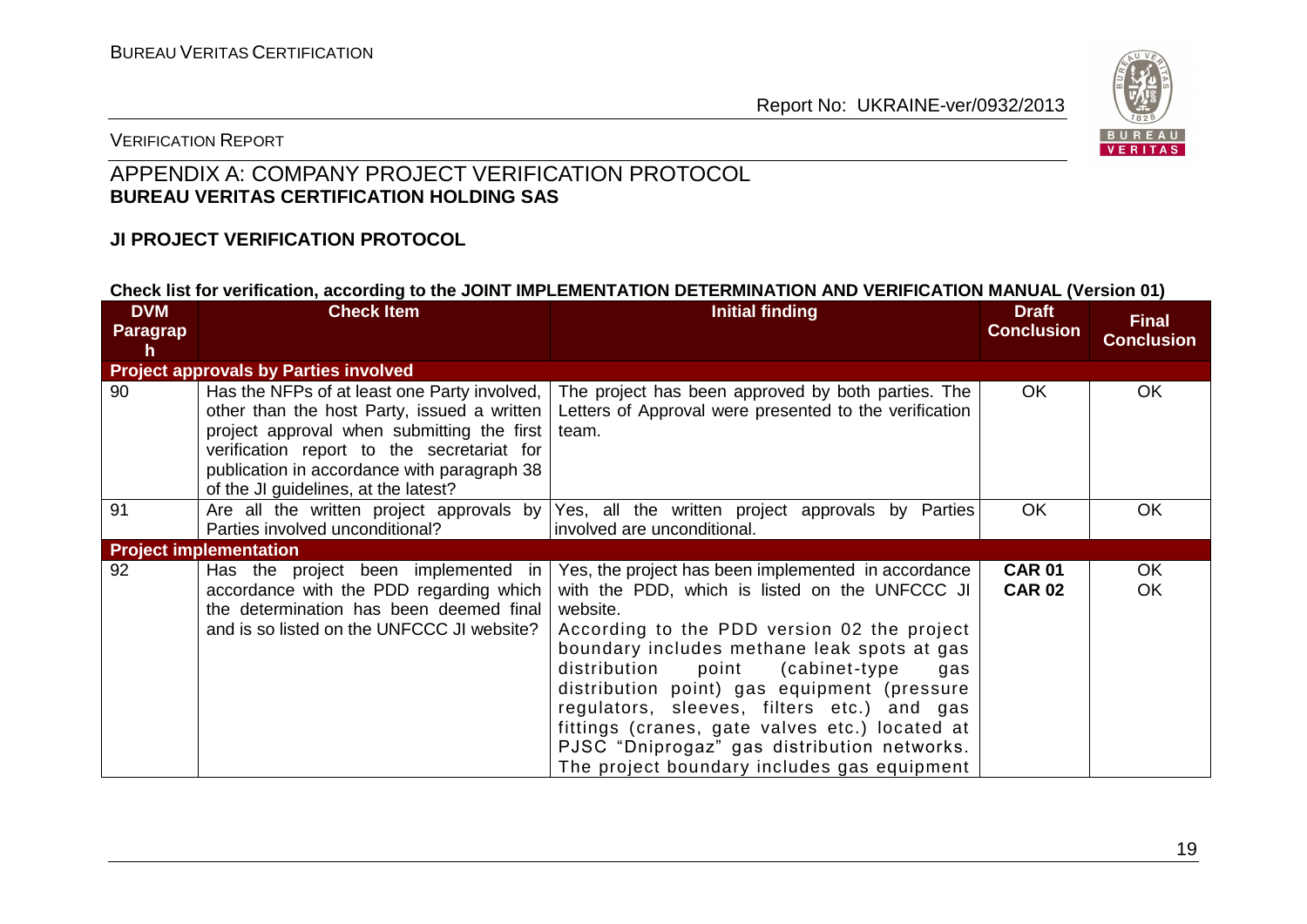

| <b>DVM</b><br>Paragrap<br>h. | <b>Check Item</b><br><b>Initial finding</b>                                                          |                                                                                                                                                                                                                                                                                                                                                                                                                                                                                                                                                                                                                                                                                                                                                                                                                                                                                                                                 | <b>Draft</b><br><b>Conclusion</b> | <b>Final</b><br><b>Conclusion</b> |
|------------------------------|------------------------------------------------------------------------------------------------------|---------------------------------------------------------------------------------------------------------------------------------------------------------------------------------------------------------------------------------------------------------------------------------------------------------------------------------------------------------------------------------------------------------------------------------------------------------------------------------------------------------------------------------------------------------------------------------------------------------------------------------------------------------------------------------------------------------------------------------------------------------------------------------------------------------------------------------------------------------------------------------------------------------------------------------|-----------------------------------|-----------------------------------|
|                              |                                                                                                      | of GDPs (CGDPs) (1676 units) and gas<br>fittings (2974 units). Project activities of the current<br>monitoring period (November 1, 2012 – December 31,<br>2012) involve Purposeful Examination and Technical<br>Maintenance (PETM) of all GDP (CGDP) gas<br>equipment and gas fittings that were repaired<br>(replaced) in addition to scheduled repairs in the<br>whole JI project life.<br>According to the Monitoring Plan provided in the PDD<br>Version 02, current repairs of gas equipment are<br>carried out once a year, and maintenance is<br>performed once per half-year.<br><b>CAR 01.</b> In the Section A.6. of MR is wrongly stated<br>that the over reporting period were repairs, whereas it<br>occurred in the previous monitoring period.<br><b>CAR 02.</b> In the Section A.6. of MR in the Table 2<br>indicate the complete list of repaired / replaced<br>equipment for the whole period of the project. |                                   |                                   |
| 93                           | What is the status of operation of the project<br>during the monitoring period?                      | The Project has been operational for the whole<br>monitoring period, which is 01/11/2012-31/11/2012.                                                                                                                                                                                                                                                                                                                                                                                                                                                                                                                                                                                                                                                                                                                                                                                                                            | <b>OK</b>                         | OK                                |
|                              | <b>Compliance with monitoring plan</b>                                                               |                                                                                                                                                                                                                                                                                                                                                                                                                                                                                                                                                                                                                                                                                                                                                                                                                                                                                                                                 |                                   |                                   |
| 94                           | deemed final and is so listed on the solisted on the UNFCCC JI website.<br><b>UNFCCC JI website?</b> | Did the monitoring occur in accordance with Yes, the monitoring was carried out in accordance with<br>the monitoring plan included in the PDD the monitoring plan included in the PDD regarding<br>regarding which the determination has been which the determination has been deemed final and is                                                                                                                                                                                                                                                                                                                                                                                                                                                                                                                                                                                                                              | <b>OK</b>                         | OK                                |
| 95(a)                        |                                                                                                      | For calculating the emission reductions or $\vert$ For calculating the emission reductions key factors,                                                                                                                                                                                                                                                                                                                                                                                                                                                                                                                                                                                                                                                                                                                                                                                                                         | <b>CAR 03</b>                     | <b>OK</b>                         |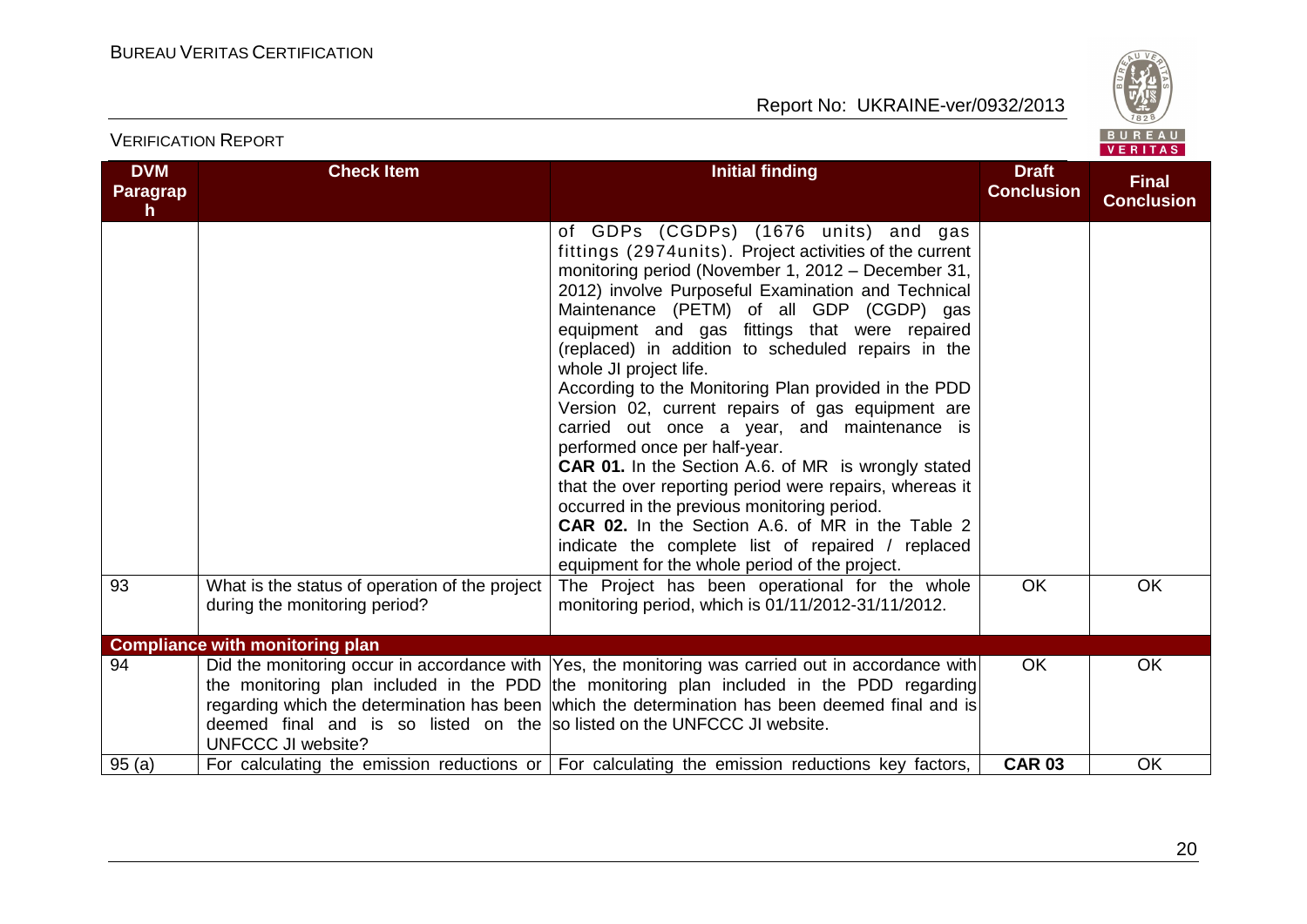VERIFICATION REPORT

Report No: UKRAINE-ver/0932/2013



| <b>DVM</b><br>Paragrap<br>h. | <b>Check Item</b>                                                                                                                                                                                                                                                                                                      | <b>Initial finding</b>                                                                                                                                                                                                                                                                                                                                                                                                                                                                                                                                                                                                                                                                                                                                                                                                                                                                                                                                                                                                                                                                                                                                                                                                                                                                                                                                                                                                      | <b>Draft</b><br><b>Conclusion</b> | <b>Final</b><br><b>Conclusion</b> |
|------------------------------|------------------------------------------------------------------------------------------------------------------------------------------------------------------------------------------------------------------------------------------------------------------------------------------------------------------------|-----------------------------------------------------------------------------------------------------------------------------------------------------------------------------------------------------------------------------------------------------------------------------------------------------------------------------------------------------------------------------------------------------------------------------------------------------------------------------------------------------------------------------------------------------------------------------------------------------------------------------------------------------------------------------------------------------------------------------------------------------------------------------------------------------------------------------------------------------------------------------------------------------------------------------------------------------------------------------------------------------------------------------------------------------------------------------------------------------------------------------------------------------------------------------------------------------------------------------------------------------------------------------------------------------------------------------------------------------------------------------------------------------------------------------|-----------------------------------|-----------------------------------|
|                              | enhancements of net removals, were key<br>factors, e.g. those listed in 23 (b) (i)-(vii)<br>above, influencing the baseline emissions or<br>net removals and the activity level of the<br>project and the emissions or removals as<br>well as risks associated with the project<br>taken into account, as appropriate? | such as sequence number of GDN component, Global<br>Warming Potential of methane, number of activity<br>(replacement/repair) at GDN component after the<br>presence of APLNG was<br>determined at such<br>component, average mass fraction of methane in the<br>natural gas, natural gas leak factor from GDN<br>component in CLS, natural gas leak factor that<br>corresponds to APLNG for GDN component, time of<br>operation of GDN component under pressure from the<br>beginning of monitoring period "y" to implementation<br>of project activities (repair / replacement) that resulted<br>in the repair of APLNG at such component, time of<br>operation of GDN component under pressure from the<br>moment of implementation of project activities (repair /<br>replacement) that resulted in the repair of APLNG at<br>such component to the end of the monitoring period<br>"y", experience in implementing activities provided by<br>the project, current practice that exists in this field in<br>Ukraine, financial costs and background, legislation,<br>influencing the baseline emissions and the activity<br>level of the project and the emissions as well as risks<br>associated with the project were taken into account,<br>as appropriate.<br><b>CAR 03.</b> The amount of emission reductions is not the<br>difference between the baseline and project GHG<br>emissions. Correct this discrepancy. |                                   |                                   |
| 95(b)                        | Are data sources used for calculating<br>emission reductions or enhancements of net                                                                                                                                                                                                                                    | Yes, data sources used for calculating emission<br>reductions or enhancements of net removals are                                                                                                                                                                                                                                                                                                                                                                                                                                                                                                                                                                                                                                                                                                                                                                                                                                                                                                                                                                                                                                                                                                                                                                                                                                                                                                                           | <b>CAR 04</b><br><b>CL 01</b>     | OK<br>OK                          |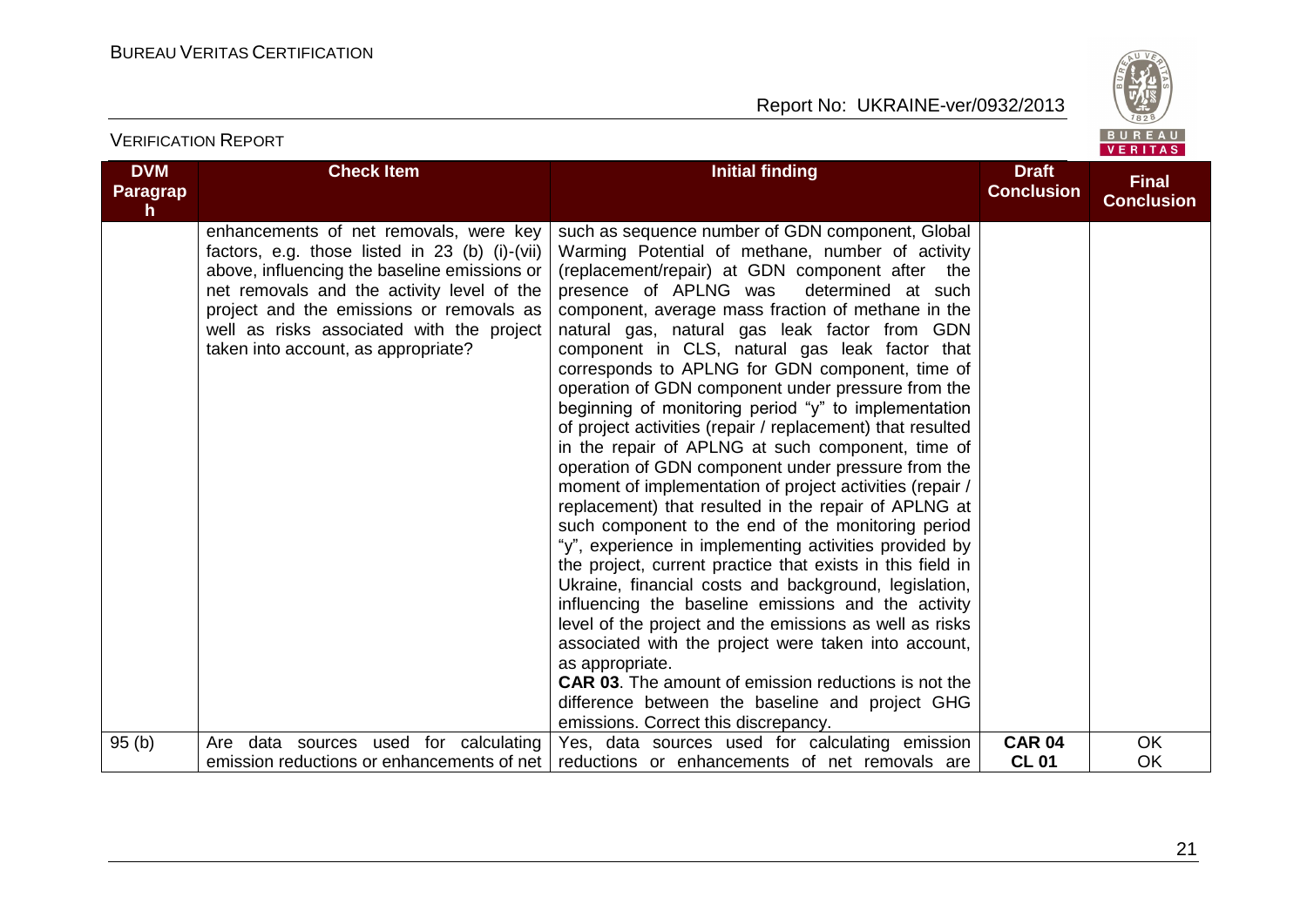

#### VERIFICATION REPORT

| <b>DVM</b><br><b>Paragrap</b><br>h. | <b>Check Item</b>                                                                                                                                                                                                                                                                                                                         | <b>Initial finding</b>                                                                                                                                                                                                                                                                                                                                                                                                                                         | <b>Draft</b><br><b>Conclusion</b> | <b>Final</b><br><b>Conclusion</b> |
|-------------------------------------|-------------------------------------------------------------------------------------------------------------------------------------------------------------------------------------------------------------------------------------------------------------------------------------------------------------------------------------------|----------------------------------------------------------------------------------------------------------------------------------------------------------------------------------------------------------------------------------------------------------------------------------------------------------------------------------------------------------------------------------------------------------------------------------------------------------------|-----------------------------------|-----------------------------------|
|                                     | removals clearly identified, reliable and<br>transparent?                                                                                                                                                                                                                                                                                 | clearly identified, reliable and transparent<br><b>CAR 04.</b> In the Section A.3, of MR the amount of<br>emission reductions is incorrect.<br><b>CL 01.</b> Please provide a reference to Supporting<br>document 1 in Table 4 of MR.                                                                                                                                                                                                                          |                                   |                                   |
| 95(c)                               | accuracy<br>and<br>reasonableness,<br>appropriately justified of the choice?                                                                                                                                                                                                                                                              | Are emission factors, including default Yes, emission factors, including default emission<br>emission factors, if used for calculating the factors, that are used for calculating the emission<br>emission reductions or enhancements of net reductions or enhancements of net removals, are<br>removals, selected by carefully balancing selected by carefully balancing accuracy<br>and<br>and reasonableness, and appropriately justified of the<br>choice. | OK                                | <b>OK</b>                         |
| 95(d)                               | Is the calculation of emission reductions or<br>enhancements of net removals based on<br>conservative assumptions and the most<br>plausible scenarios in a transparent<br>manner?                                                                                                                                                         | The calculation of emission reductions is based on<br>conservative assumptions and the most plausible<br>scenarios in a transparent manner.                                                                                                                                                                                                                                                                                                                    | <b>OK</b>                         | OK                                |
|                                     | Applicable to JI SSC projects only                                                                                                                                                                                                                                                                                                        |                                                                                                                                                                                                                                                                                                                                                                                                                                                                |                                   |                                   |
| 96                                  | Is the relevant threshold to be classified as<br>JI SSC project not exceeded during the<br>monitoring period on an annual average<br>basis?<br>If the threshold is exceeded, is the<br>emission<br>maximum<br>reduction<br>level<br>estimated in the PDD for the JI SSC project<br>or the bundle for the monitoring period<br>determined? | N/a                                                                                                                                                                                                                                                                                                                                                                                                                                                            | N/a                               | N/a                               |
|                                     | Applicable to bundled JI SSC projects only                                                                                                                                                                                                                                                                                                |                                                                                                                                                                                                                                                                                                                                                                                                                                                                |                                   |                                   |
| 97(a)                               | Has the composition of the bundle not $\vert$ N/a                                                                                                                                                                                                                                                                                         |                                                                                                                                                                                                                                                                                                                                                                                                                                                                | N/a                               | N/a                               |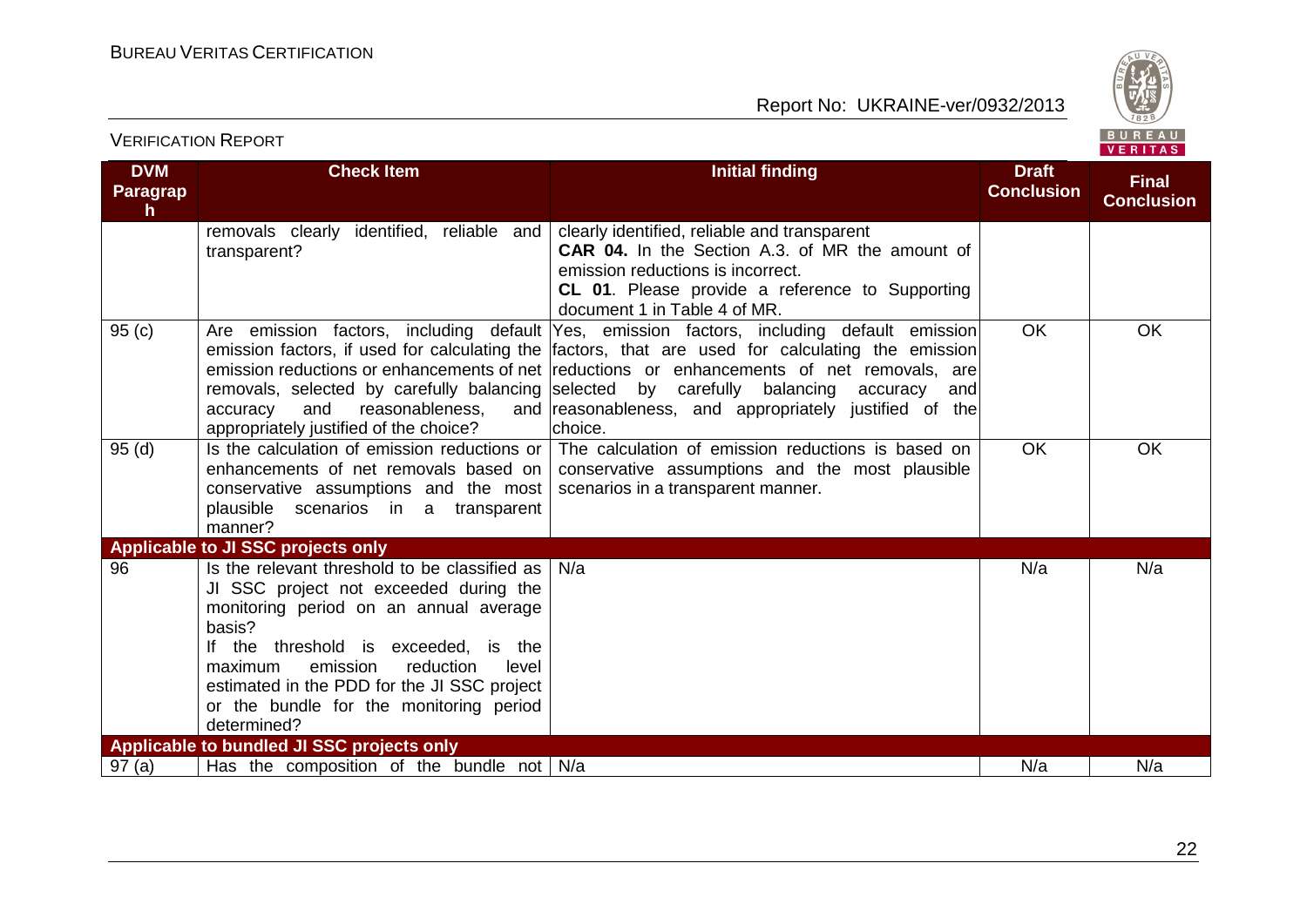VERIFICATION REPORT

Report No: UKRAINE-ver/0932/2013



| <b>DVM</b><br>Paragrap<br>h | <b>Check Item</b>                                                                                                                                                                                                                                                                                                                          | <b>Initial finding</b>                                                                                                                                      | <b>Draft</b><br><b>Conclusion</b> | <b>Final</b><br><b>Conclusion</b> |
|-----------------------------|--------------------------------------------------------------------------------------------------------------------------------------------------------------------------------------------------------------------------------------------------------------------------------------------------------------------------------------------|-------------------------------------------------------------------------------------------------------------------------------------------------------------|-----------------------------------|-----------------------------------|
|                             | changed from that is stated in F-JI-<br>SSCBUNDLE?                                                                                                                                                                                                                                                                                         |                                                                                                                                                             |                                   |                                   |
| 97(b)                       | If the determination was conducted on the<br>basis of an overall monitoring plan, have the<br>project participants submitted a common<br>monitoring report?                                                                                                                                                                                | N/a                                                                                                                                                         | N/a                               | N/a                               |
| 98                          | If the monitoring is based on a monitoring<br>plan that provides for overlapping<br>monitoring periods, are the monitoring<br>periods per component of the project clearly<br>specified in the monitoring report?<br>Do the monitoring periods not overlap with<br>those for which verifications were already<br>deemed final in the past? | N/a                                                                                                                                                         | N/a                               | N/a                               |
|                             | <b>Revision of monitoring plan</b>                                                                                                                                                                                                                                                                                                         |                                                                                                                                                             |                                   |                                   |
|                             | Applicable only if monitoring plan is revised by project participant                                                                                                                                                                                                                                                                       |                                                                                                                                                             |                                   |                                   |
| 99(a)                       | Did the project participants provide an N/a<br>appropriate justification for the proposed<br>revision?                                                                                                                                                                                                                                     |                                                                                                                                                             | N/a                               | N/a                               |
| 99(b)                       | Does the proposed revision improve the<br>accuracy and/or applicability of information<br>compared to the original<br>collected<br>monitoring plan without changing conformity<br>with the relevant rules and regulations for<br>the establishment of monitoring plans?                                                                    | N/a                                                                                                                                                         | N/a                               | N/a                               |
| <b>Data management</b>      |                                                                                                                                                                                                                                                                                                                                            |                                                                                                                                                             |                                   |                                   |
| 101(a)                      | procedures in<br>accordance                                                                                                                                                                                                                                                                                                                | Is the implementation of data collection The implementation of data collection procedures in<br>with the accordance with the monitoring plan, including the | <b>OK</b>                         | OK                                |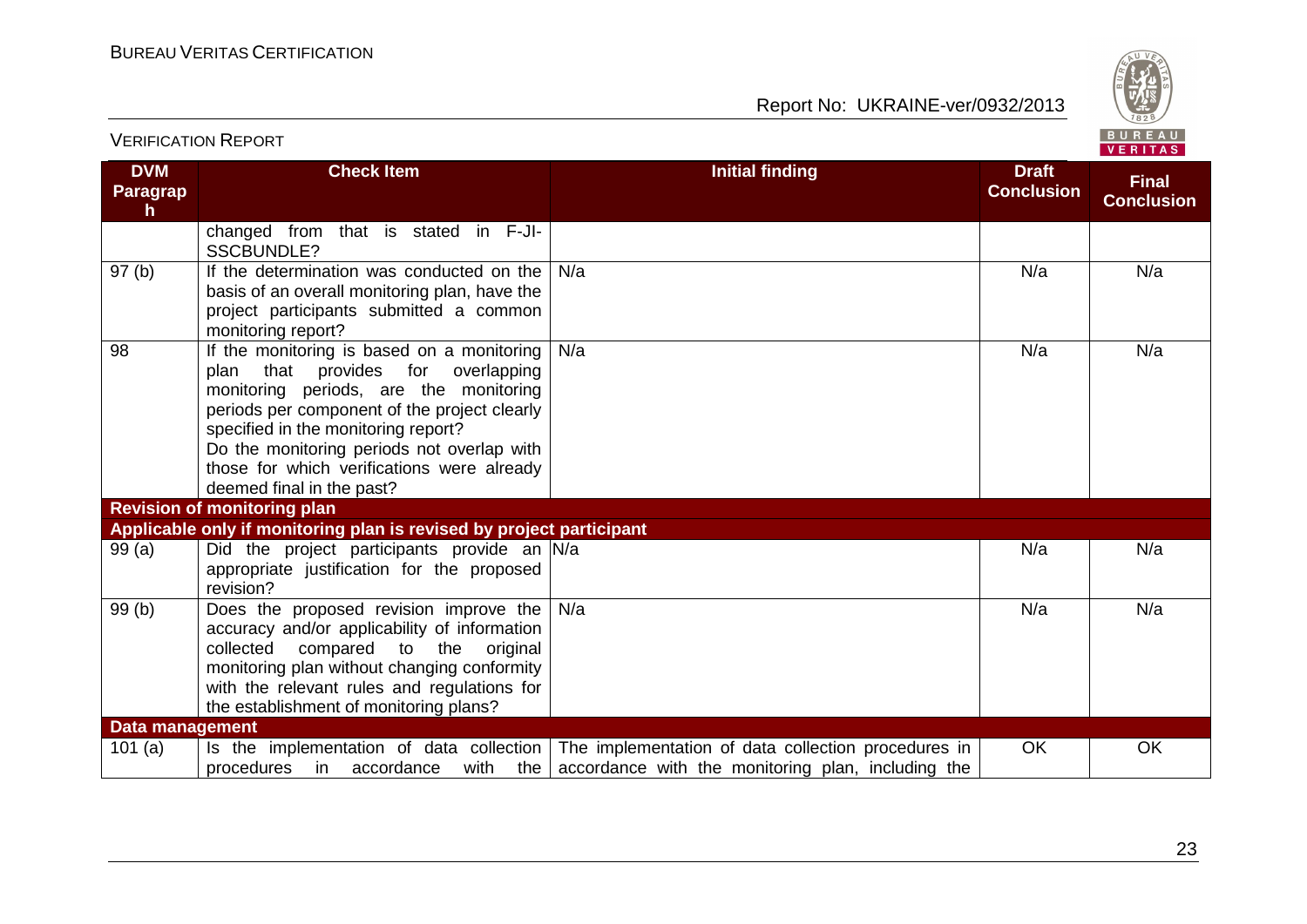VERIFICATION REPORT

Report No: UKRAINE-ver/0932/2013



| <b>DVM</b><br><b>Paragrap</b><br>h. | <b>Check Item</b>                                                                                                                                        | <b>Initial finding</b>                                                                                                                                                                                                                                                                                                                                                | <b>Draft</b><br><b>Conclusion</b> | <b>Final</b><br><b>Conclusion</b> |
|-------------------------------------|----------------------------------------------------------------------------------------------------------------------------------------------------------|-----------------------------------------------------------------------------------------------------------------------------------------------------------------------------------------------------------------------------------------------------------------------------------------------------------------------------------------------------------------------|-----------------------------------|-----------------------------------|
|                                     | monitoring plan, including the quality control<br>and quality assurance procedures?                                                                      | quality control and quality assurance procedures.                                                                                                                                                                                                                                                                                                                     |                                   |                                   |
| 101(b)                              | Is the function of the monitoring equipment,<br>including its calibration status, is in order?                                                           | Yes, the function of the monitoring equipment,<br>including its calibration status is in order.<br>CL 02. Please, give a documentation about procedure<br>of calibration of metering device.                                                                                                                                                                          | <b>CL 02</b>                      | OK                                |
| 101 $(c)$                           | Are the evidence and records used for the<br>maintained in a traceable<br>monitoring<br>manner?                                                          | Yes, the evidence and records used for the monitoring<br>are maintained in a traceable manner.                                                                                                                                                                                                                                                                        | <b>OK</b>                         | OK                                |
| $101$ (d)                           | Is the data collection and management<br>system for the project in accordance with<br>the monitoring plan?                                               | The data collection and management system for the<br>project is in accordance with the monitoring plan.<br>The Verification Team confirms the effectiveness of<br>existing management system and operating system<br>and considers them suitable for reliable monitoring of<br>the project.<br><b>CAR 05.</b> Please, check the numbering of references<br>in the MR. | <b>CAR 05</b>                     | OK                                |
|                                     | Verification regarding programs of activities (additional elements for assessment)                                                                       |                                                                                                                                                                                                                                                                                                                                                                       |                                   |                                   |
| 102                                 | Is any JPA that has not been added to the<br>JI PoA not verified?                                                                                        | N/a                                                                                                                                                                                                                                                                                                                                                                   | N/a                               | N/a                               |
| 103                                 | Is the verification based on the monitoring<br>reports of all JPAs to be verified?                                                                       | N/a                                                                                                                                                                                                                                                                                                                                                                   | N/a                               | N/a                               |
| 103                                 | Does the verification ensure the accuracy<br>and conservativeness of the<br>emission<br>reductions or enhancements of removals<br>generated by each JPA? | N/a                                                                                                                                                                                                                                                                                                                                                                   | N/a                               | N/a                               |
| 104                                 | Does the monitoring period not overlap with<br>previous monitoring periods?                                                                              | N/a                                                                                                                                                                                                                                                                                                                                                                   | N/a                               | N/a                               |

24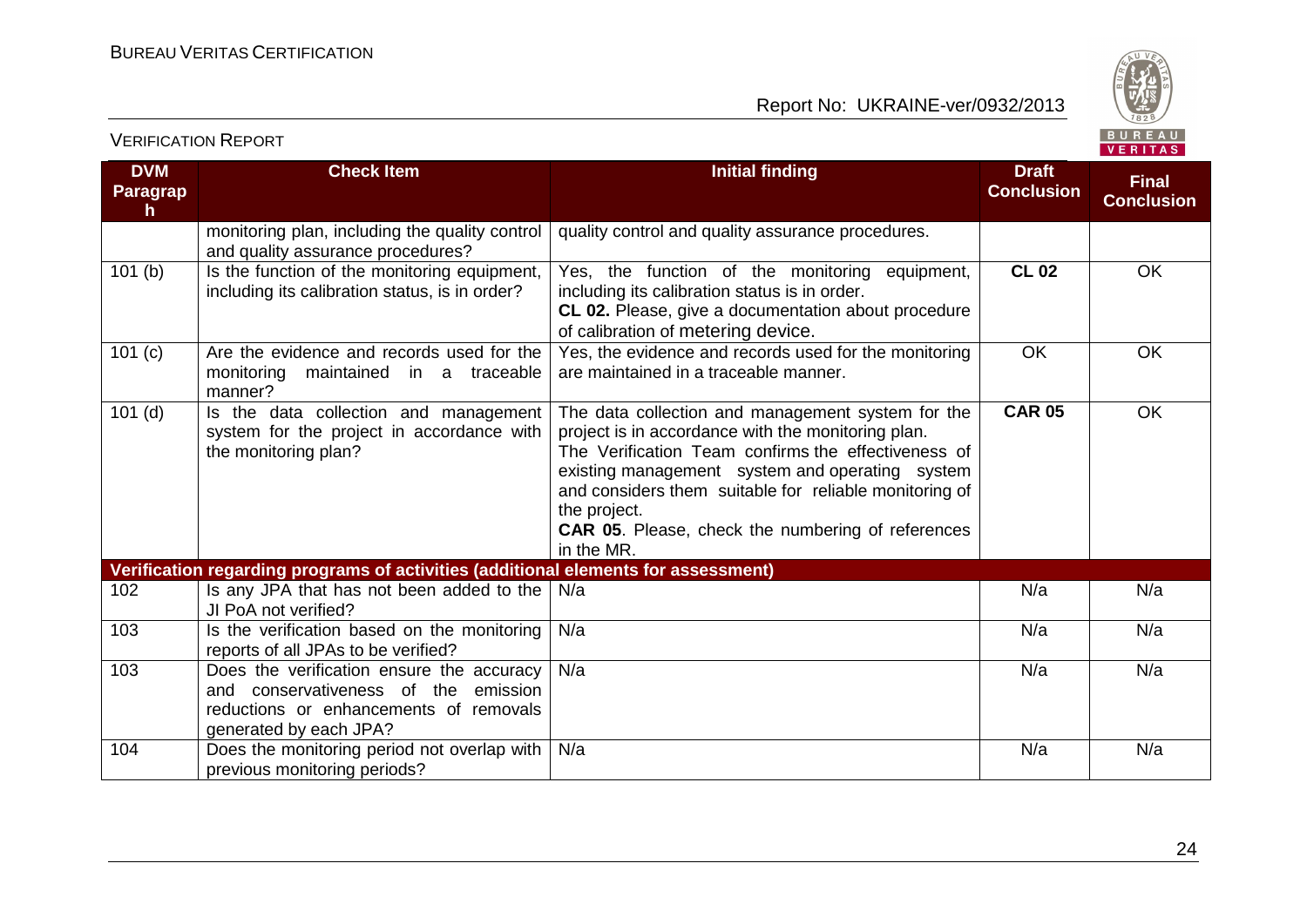

|                              | <b>VERIFICATION REPORT</b>                                                                                                                                                                                                                                                                                                                                                                                                                                                                                                                                                                                                                                                                                                                                                                                                                                                                                      | BUREAU<br>VERITAS      |                                   |                                   |  |
|------------------------------|-----------------------------------------------------------------------------------------------------------------------------------------------------------------------------------------------------------------------------------------------------------------------------------------------------------------------------------------------------------------------------------------------------------------------------------------------------------------------------------------------------------------------------------------------------------------------------------------------------------------------------------------------------------------------------------------------------------------------------------------------------------------------------------------------------------------------------------------------------------------------------------------------------------------|------------------------|-----------------------------------|-----------------------------------|--|
| <b>DVM</b><br>Paragrap<br>h. | <b>Check Item</b>                                                                                                                                                                                                                                                                                                                                                                                                                                                                                                                                                                                                                                                                                                                                                                                                                                                                                               | <b>Initial finding</b> | <b>Draft</b><br><b>Conclusion</b> | <b>Final</b><br><b>Conclusion</b> |  |
| 105                          | If the AIE learns of an erroneously included<br>JPA, has the AIE informed the JISC of its<br>findings in writing?                                                                                                                                                                                                                                                                                                                                                                                                                                                                                                                                                                                                                                                                                                                                                                                               | N/a                    | N/a                               | N/a                               |  |
|                              | Applicable to sample-based approach only                                                                                                                                                                                                                                                                                                                                                                                                                                                                                                                                                                                                                                                                                                                                                                                                                                                                        |                        |                                   |                                   |  |
| 106                          | Does the sampling plan prepared by the<br>AIE:<br>(a) Describe its sample selection, taking into<br>account that:<br>(i) For each verification that uses a<br>sample-based approach, the sample<br>selection<br>shall<br>sufficiently<br>be<br>representative of the JPAs in the JI<br>Project. Such extrapolation to all JPAs<br>identified<br>verification<br>for that<br>is:<br>reasonable,<br>taking<br>into<br>account<br>differences among the characteristics of<br>JPAs, such as:<br>- The types of JPAs;<br>The complexity of the applicable<br>technologies and/or measures used;<br>- The geographical location of each JPA;<br>- The amounts of expected emission<br>reductions of the JPAs being verified;<br>- The number of JPAs for which<br>emission reductions are being verified;<br>- The length of monitoring periods of the<br>JPAs being verified; and<br>The samples selected for prior | N/a                    | N/a                               | N/a                               |  |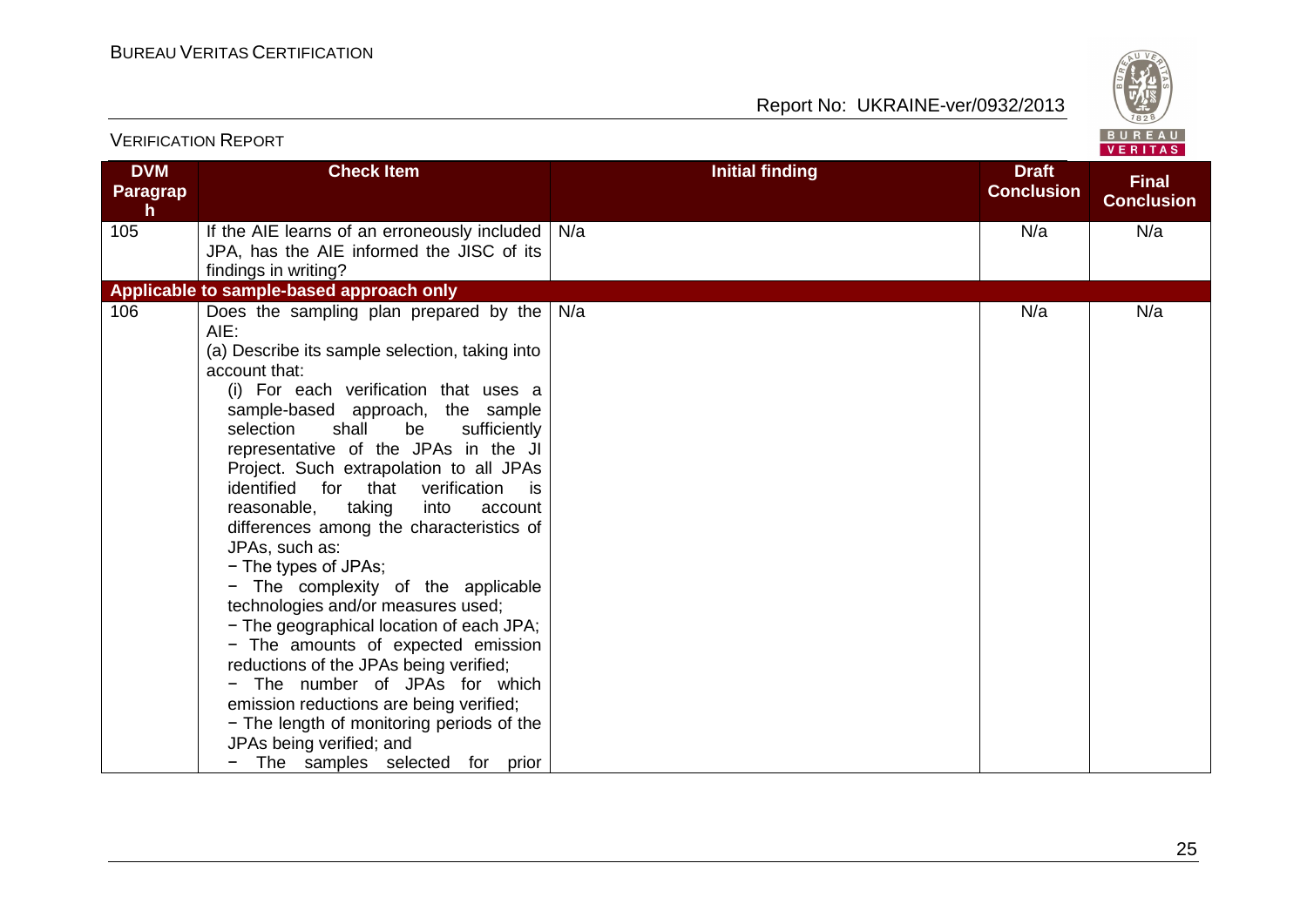

| <b>DVM</b><br><b>Paragrap</b><br>$\mathsf{h}$ | <b>Check Item</b>                                                                                                                                                                                                                                                                                                                                                               | <b>Initial finding</b> | <b>Draft</b><br><b>Conclusion</b> | <b>Final</b><br><b>Conclusion</b> |
|-----------------------------------------------|---------------------------------------------------------------------------------------------------------------------------------------------------------------------------------------------------------------------------------------------------------------------------------------------------------------------------------------------------------------------------------|------------------------|-----------------------------------|-----------------------------------|
|                                               | verifications, if any?                                                                                                                                                                                                                                                                                                                                                          |                        |                                   |                                   |
| 107                                           | Is the sampling plan ready for publication<br>through the secretariat along with the<br>verification<br>report<br>and<br>supporting<br>documentation?                                                                                                                                                                                                                           | N/a                    | N/a                               | N/a                               |
| 108                                           | Has the AIE made site inspections of at<br>least the square root of the number of total<br>JPAs, rounded to the upper whole number?<br>If the AIE makes no site inspections or<br>fewer site inspections than the square root<br>of the number of total JPAs, rounded to the<br>upper whole number, then does the AIE<br>provide a reasonable explanation and<br>justification? | N/a                    | N/a                               | N/a                               |
| 109                                           | for<br>Is the sampling plan available<br>submission to the secretariat for the JISC.s<br>ex ante assessment? (Optional)                                                                                                                                                                                                                                                         | N/a                    | N/a                               | N/a                               |
| 110                                           | If the AIE learns of a fraudulently included<br>JPA, a fraudulently monitored JPA or an<br>inflated number of emission reductions<br>claimed in a JI PoA, has the AIE informed<br>the JISC of the fraud in writing?                                                                                                                                                             | N/a                    | N/a                               | N/a                               |

VERIFICATION REPORT